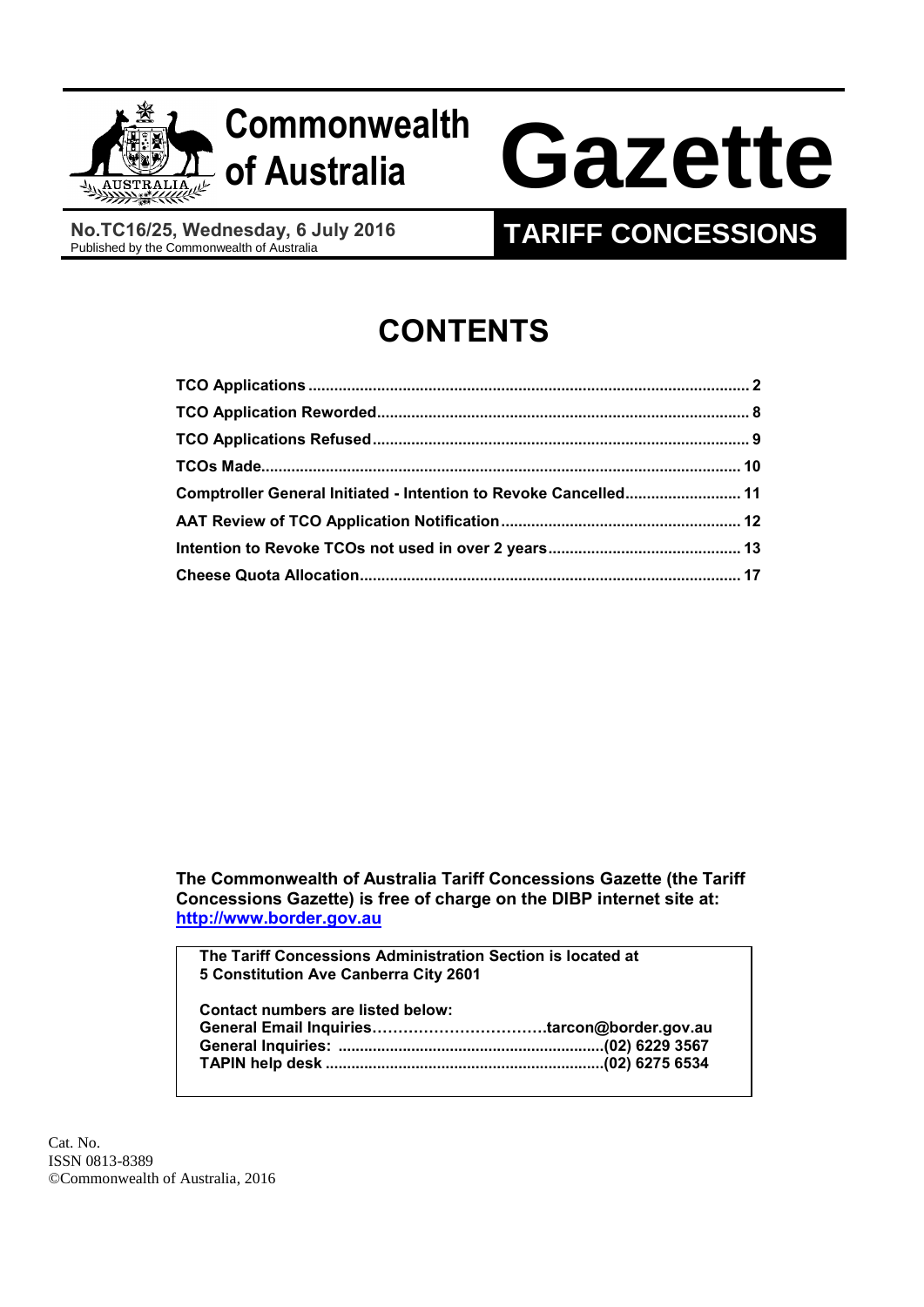## <span id="page-1-0"></span>**CUSTOMS ACT 1901 - NOTICE PURSUANT TO SECTION 269K(1) - APPLICATIONS MADE FOR TARIFF CONCESSION ORDERS**

Applications have been lodged for Tariff Concession Orders for the goods described in the following TABLE.

Australian manufacturers who wish to contest the granting of a Tariff Concession Order for the goods described are invited to lodge a submission in writing in an approved form. Submissions must be lodged within 50 days of the date of publication of this Notice.

The operative date (Op.) and TC reference number follow the description of goods.

To assist local manufacturers, the use(s) to which the goods can be put follow the description of goods.

Objections to the making of TCO submission forms are available at

# <http://www.border.gov.au/Forms/Documents/b444.pdf>

For guidance on the required description style, phone (02) 6229 3567

THE TABLE

| Description of Goods including the<br>Customs Tariff Classification |                                                                                                                                                                                                                                                                                                                                           | Schedule 4 Item Number<br>General Duty Rate |                |       |
|---------------------------------------------------------------------|-------------------------------------------------------------------------------------------------------------------------------------------------------------------------------------------------------------------------------------------------------------------------------------------------------------------------------------------|---------------------------------------------|----------------|-------|
| 3402.90.00                                                          | SURFACTANTS, polymer-free, in liquid form, having a<br>basis of fatty acid amidoalkyl betaine AND isopropanol<br>Op. 08.06.16                                                                                                                                                                                                             |                                             | $-$ TC 1620063 | 50    |
|                                                                     | Stated Use:<br>To reduce surface tension by increasing viscosity of fluid for<br>stimulation and fracturing proppant transport                                                                                                                                                                                                            |                                             |                |       |
|                                                                     | Applicant: SCHLUMBERGER AUSTRALIA PTY LTD                                                                                                                                                                                                                                                                                                 |                                             |                | $5\%$ |
| 3816.00.00                                                          | CONCRETE, REFRACTORY, including ALL of the following:<br>(a) aluminium oxide content NOT less than 86% and NOT greater<br>than 90%;<br>(b) silicon dioxide content NOT greater than 1.5%;<br>(c) iron oxide content NOT greater than 1%;<br>(d) chromium (III) oxide content NOT less than 9% and NOT<br>greater than 11%<br>Op. 10.06.16 |                                             | $-$ TC 1620393 | 50    |
|                                                                     | Stated Use:<br>To line furnace and equipment as part of a sulphuric acid<br>manufacturing plant                                                                                                                                                                                                                                           |                                             |                |       |
|                                                                     | Applicant: NYRSTAR PORT PIRIE PTY LTD                                                                                                                                                                                                                                                                                                     |                                             |                | 5%    |
| 3906.10.00                                                          | POLYMETHYLMETHACRYLATE (PMMA), in powder OR bead form, with OR<br>without adipic acid, having a mean particle diameter NOT greater<br>than 160 microns<br>Op. 31.05.16                                                                                                                                                                    |                                             | $-$ TC 1619550 | 50    |
|                                                                     | Stated Use:<br>As glass interleavant to protect the glass during transport and<br>storage                                                                                                                                                                                                                                                 |                                             |                |       |
|                                                                     | Applicant: CSR BUILDING PRODUCTS LTD                                                                                                                                                                                                                                                                                                      |                                             |                | 5%    |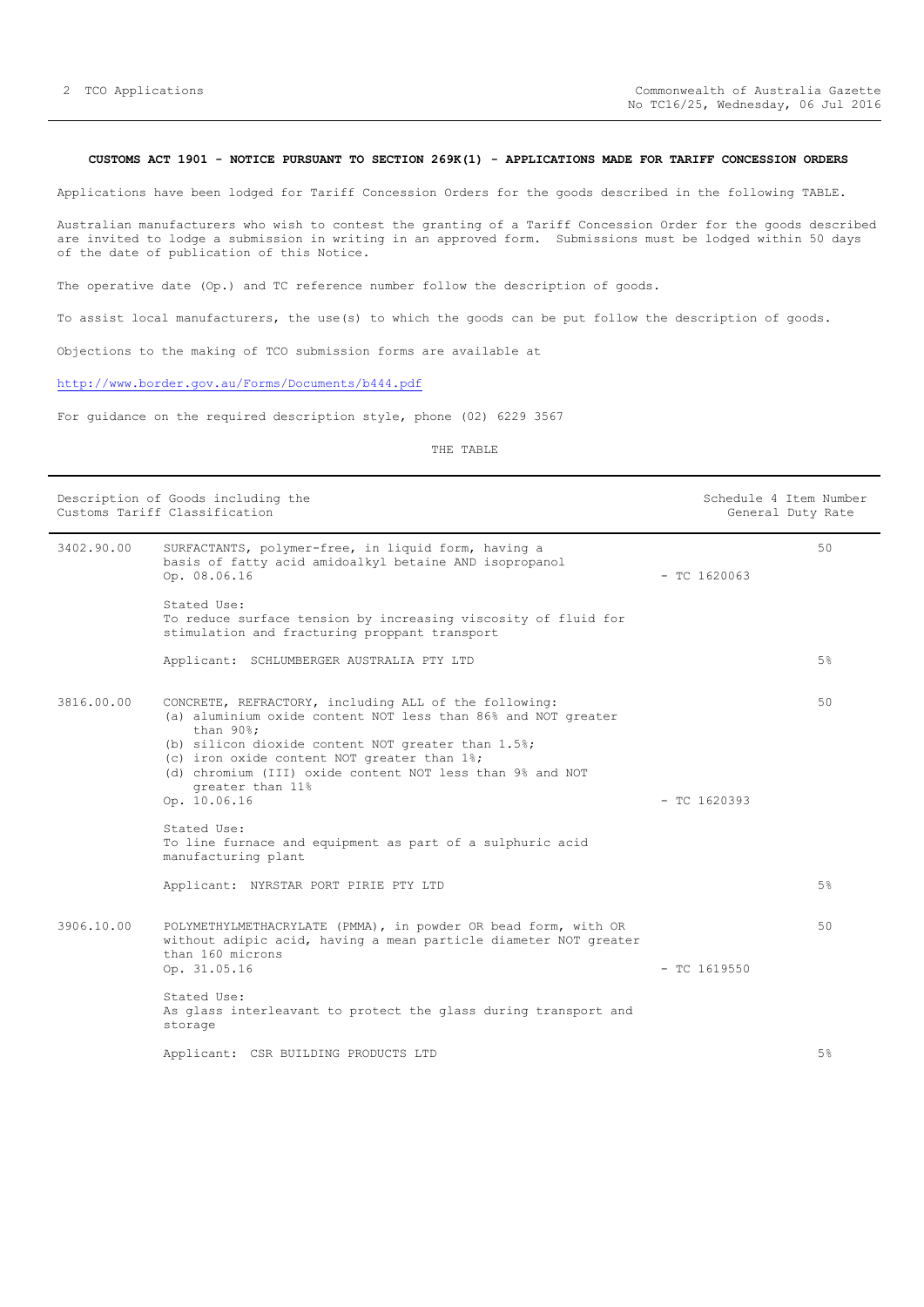Description of Goods including the Schedule 4 Item Number<br>
Customs Tariff Classification<br>
Schedule 4 Item Number Customs Tariff Classification 3921.90.90 SHEETS, polyisobutylene, embedded aluminium mesh, having ALL of the following: (a) synthetic rubber backing; (b) adhesive fixing strips; (c) high density polyethylene(HDPE) foil layer; (d) colouring pigment; (e) ultra-violet stabilising additive Op. 07.06.16 - TC 1619914 Stated Use: To protect roofs and prevent leakage Applicant: COMBINED GROUP OF COMPANIES PTY LTD 50 5% 4016.99.00 MACHINE MOUNTS, vibration dampening, metal AND rubber, having BOTH of the following; (a) 2 hole flanged metal mounting base; (b) metal plate with a single internal threaded connection Op. 10.06.16 - TC 1620390 Stated Use: Absorbs vibration of pumps once connected to them Applicant: ALLIED PUMPS PTY LTD 50 5% 6902.10.00 BRICKS, REFRACTORY including ALL of the following: (a) magnesium oxide content NOT less than 53% and NOT greater than 63%; (b) chromium (III) oxide content NOT less than 17% and NOT greater than 24%; (c) aluminium oxide content NOT less than 5% and NOT greater than 9%; (d) iron oxide content NOT less than 10% and NOT greater than 14%; (e) calcium oxide content NOT greater than 1.5%; (f) silicon dioxide content NOT greater than 2.5% Op. 10.06.16 - TC 1620392 Stated Use: To line furnace and equipment as part of a sulphuric acid manufacturing plant Applicant: NYRSTAR PORT PIRIE PTY LTD 50 5% 6902.20.00 BRICKS, REFRACTORY including ALL of the following: (a) silicon dioxide content NOT less than 48% and NOT greater than 56%; (b) aluminium oxide content NOT less than 39% and NOT greater than 47%; (c) iron oxide content NOT greater than 2.5%; (d) titanium dioxide content NOT greater than 2% Op. 10.06.16 - TC 1620391 Stated Use: To line a furnace and equipment as part of a sulphuric acid manufacturing plant Applicant: NYRSTAR PORT PIRIE PTY LTD 50 5%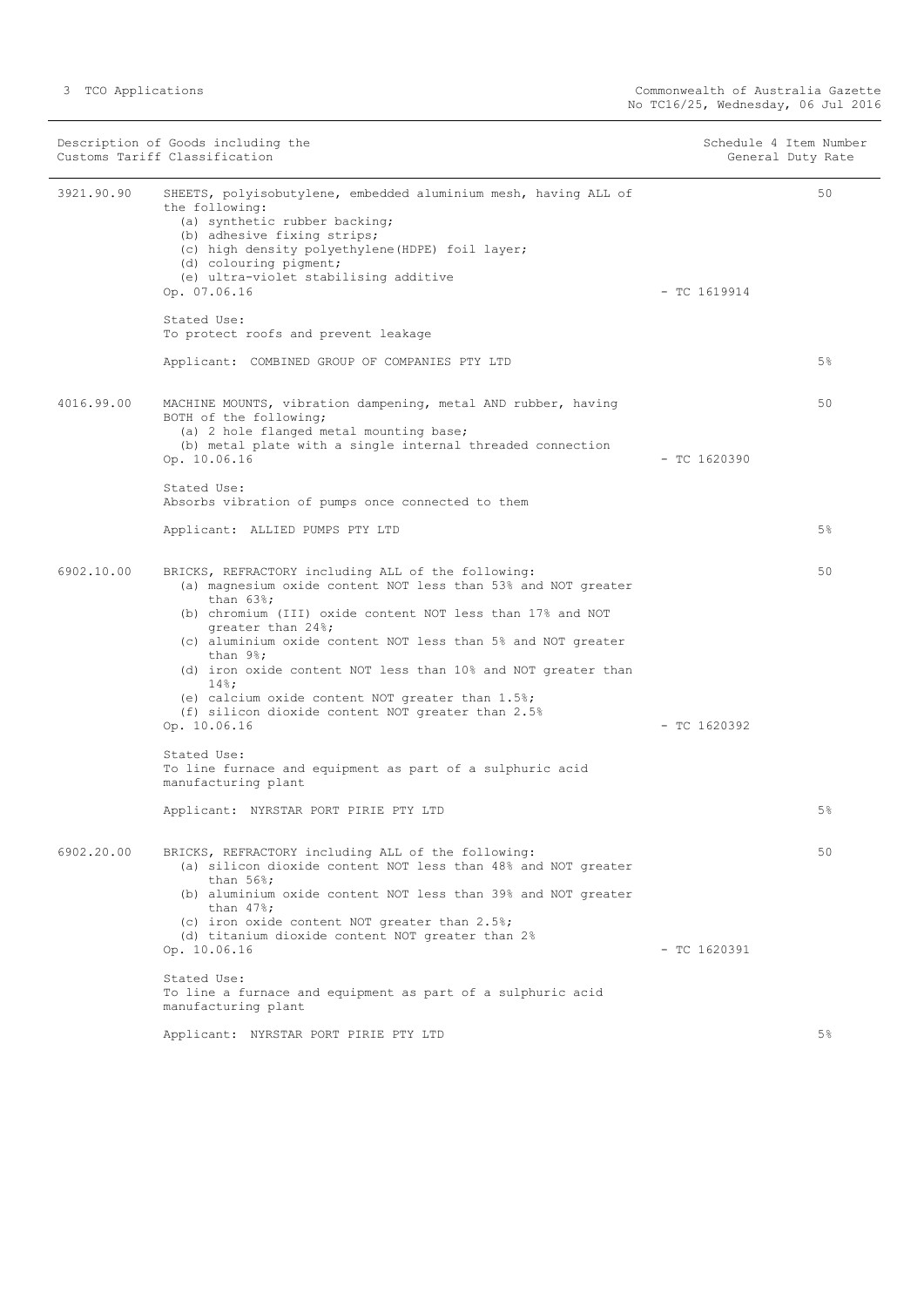|            | Description of Goods including the<br>Customs Tariff Classification                                                                                                                                                                                                                                                                                                                                                                                                                                                                                                     |                | Schedule 4 Item Number<br>General Duty Rate |
|------------|-------------------------------------------------------------------------------------------------------------------------------------------------------------------------------------------------------------------------------------------------------------------------------------------------------------------------------------------------------------------------------------------------------------------------------------------------------------------------------------------------------------------------------------------------------------------------|----------------|---------------------------------------------|
| 7326.90.90 | FITTINGS, SAFETY HARNESS, stainless steel, being ANY of the<br>following:<br>(a) tensioners;<br>(b) brackets;<br>(c) anchors;<br>(d) fixing plates;<br>(e) base plates;<br>(f) shuttles;<br>(q) toggles;<br>(h) joiners;<br>(i) energy absorbing connectors;<br>(j) variable height AND distance brackets;<br>(k) buckles;<br>(1) connection adjusters;<br>$(m)$ O-rings;<br>(n) spigots<br>Op. 31.05.16<br>Stated Use:<br>To ensure the safety of people in situations involving<br>potentially dangerous high working environments<br>Applicant: 3M AUSTRALIA PTY LTD | $-$ TC 1619553 | 50<br>$5\%$                                 |
| 7616.99.00 | FITTINGS, SAFETY HARNESS, aluminium, being ANY of the following:<br>(a) spigots;<br>(b) carriage connectors;<br>(c) baseplates;<br>(d) energy absorbing connectors;<br>(e) buckles;<br>(f) connection adjusters;<br>$(q)$ O-rings;<br>(h) tamper proof stoppers;<br>$(i)$ end anchors;<br>(j) rigging plates<br>Op. 31.05.16<br>Stated Use:<br>To ensure the safety of people in situations involving<br>potentially dangerous high working environments<br>Applicant: 3M AUSTRALIA PTY LTD                                                                             | $-$ TC 1619765 | 50<br>$5\%$                                 |
| 8418.50.00 | REFRIGERATORS, FOOD COOLING AND DRYING, having ALL of the<br>following:<br>(a) air disinfector AND activated carbon air filter;<br>(b) temperature control working capacity NOT less than<br>0 degrees Celsius and NOT greater than +25 degrees Celsius;<br>(c) humidity control working capacity NOT less than 60% and NOT<br>greater than 90%<br>Op. 08.06.16<br>Stated Use:<br>For the cooling, maturing and drying of food such as meat and<br>cheeses                                                                                                              | $-$ TC 1620062 | 50                                          |
|            | Applicant: Viking Food Solutions                                                                                                                                                                                                                                                                                                                                                                                                                                                                                                                                        |                | 5%                                          |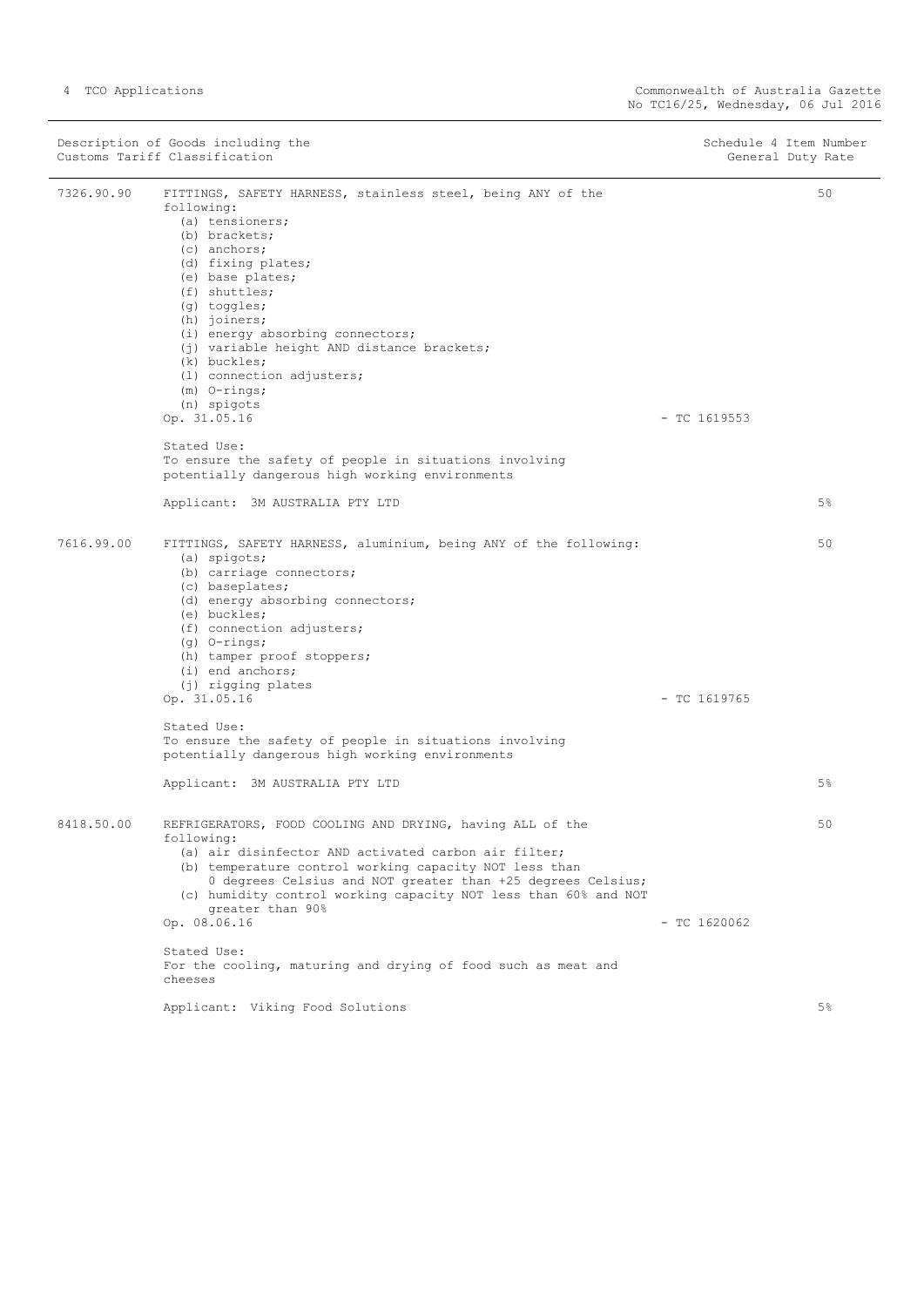|            | Description of Goods including the<br>Customs Tariff Classification                                                                                                                                                                                                                                                                                                                                                                                                                                                                                                                         | Schedule 4 Item Number | General Duty Rate |
|------------|---------------------------------------------------------------------------------------------------------------------------------------------------------------------------------------------------------------------------------------------------------------------------------------------------------------------------------------------------------------------------------------------------------------------------------------------------------------------------------------------------------------------------------------------------------------------------------------------|------------------------|-------------------|
| 8419.50.90 | HEAT EXCHANGERS, GAS AND OIL, finned tube, having ALL of the<br>following:<br>(a) electric cooling fans;<br>(b) NOT less than 74 tubes per tube bundle on gas side;<br>(c) NOT less than 230 tubes per tube bundle on oil side;<br>(d) tube bundle size NOT less than 13 300 mm in length;<br>(e) operating temperature NOT less than 120 degrees C;<br>(f) operating pressure NOT less than 2 800 kPa;<br>(g) heat transfer rate of finned tube NOT less than 18.7 W/m2K<br>on gas side;<br>(h) heat transfer rate of finned tube NOT less than 11.86<br>W/m2K on oil side<br>Op. 02.06.16 | $-$ TC 1619704         | 50                |
|            | Stated Use:<br>Cool oil and gas by transferring heat to the air                                                                                                                                                                                                                                                                                                                                                                                                                                                                                                                             |                        |                   |
|            | Applicant: QGC PTY LTD                                                                                                                                                                                                                                                                                                                                                                                                                                                                                                                                                                      |                        | $5\%$             |
| 8428.10.00 | PALLET LIFTS, including ALL of the following:<br>(a) four mast lift assembly;<br>(b) roller conveyor lifter;<br>(c) work station balustrade;<br>(d) load capacity NOT greater than 1 600 kg<br>Op. 01.06.16                                                                                                                                                                                                                                                                                                                                                                                 | $-$ TC 1619644         | 50                |
|            | Stated Use:                                                                                                                                                                                                                                                                                                                                                                                                                                                                                                                                                                                 |                        |                   |
|            | For de-palletising goods in an automated warehouse                                                                                                                                                                                                                                                                                                                                                                                                                                                                                                                                          |                        |                   |
|            | Applicant: VANDERLANDE INDUSTRIES AUSTRALIA PTY LTD                                                                                                                                                                                                                                                                                                                                                                                                                                                                                                                                         |                        | $5\%$             |
| 8477.40.00 | VACUUM FORMING MACHINES, programmable logic controlled,<br>including ALL of the following:<br>(a) forming area NOT greater than 2 800 mm X 1 800 mm;<br>(b) forming area height NOT greater than 1 600 mm;<br>(c) vacuum vessel;<br>(d) top AND bottom heaters;<br>(e) sheet loader;<br>(f) servomotor driven table AND clamp                                                                                                                                                                                                                                                               |                        | 50                |
|            | Op. 03.06.16                                                                                                                                                                                                                                                                                                                                                                                                                                                                                                                                                                                | $-$ TC 1619838         |                   |
|            | Stated Use:<br>During the manufacture of plastic products                                                                                                                                                                                                                                                                                                                                                                                                                                                                                                                                   |                        |                   |
|            | Applicant: COMTECH INDUSTRIES PTY LTD                                                                                                                                                                                                                                                                                                                                                                                                                                                                                                                                                       |                        | $5\%$             |
| 8479.82.00 | SIEVING STATION, METAL POWDER, including ALL of the following:<br>(a) powder containers AND/OR tanks AND/OR bottles;<br>(b) conveyor lines AND/OR vacuum pump;<br>(c) gas adjustment valve AND/OR switch;<br>(d) ultrasonic vibrating sieve                                                                                                                                                                                                                                                                                                                                                 |                        | 50                |
|            | Op. 23.05.16                                                                                                                                                                                                                                                                                                                                                                                                                                                                                                                                                                                | $-$ TC 1618740         |                   |
|            | Stated Use:<br>To sieve and separate coarse particles from fine metal powders<br>in laser printing systems                                                                                                                                                                                                                                                                                                                                                                                                                                                                                  |                        |                   |
|            | Applicant: RAYMAX APPLICATIONS PTY LTD                                                                                                                                                                                                                                                                                                                                                                                                                                                                                                                                                      |                        | $5\%$             |
| 8479.82.00 | DRY AND/OR LIQUID CHEMICAL MIXING MACHINES, programmable logic<br>controlled, having ALL of the following:<br>(a) maximum volume capacity NOT less than 250 L;<br>(b) maximum ingredient viscosity NOT less than 20 000 cps;<br>(c) maximum mixing speed NOT less than 140 RPM<br>Op. 08.06.16                                                                                                                                                                                                                                                                                              | $-$ TC 1620061         | 50                |
|            | Stated Use:<br>For high speed mixing of dry and/or liquid chemicals                                                                                                                                                                                                                                                                                                                                                                                                                                                                                                                         |                        |                   |
|            | Applicant: DYWIDAG-SYSTEMS INTERNATIONAL PTY LTD                                                                                                                                                                                                                                                                                                                                                                                                                                                                                                                                            |                        | 5%                |
|            |                                                                                                                                                                                                                                                                                                                                                                                                                                                                                                                                                                                             |                        |                   |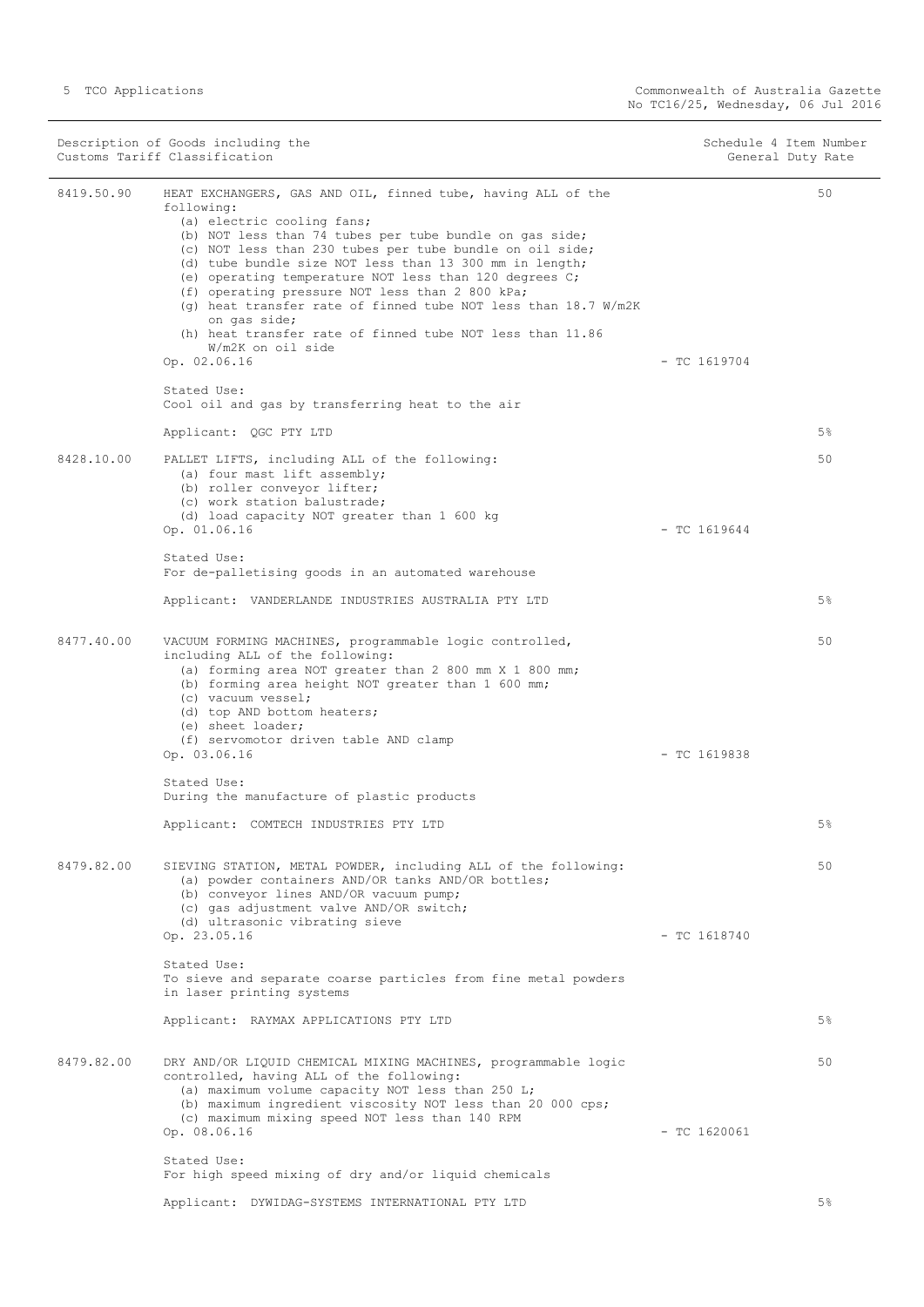| Description of Goods including the<br>Customs Tariff Classification |                                                                                                                                                                                                                                                                                                                                                                                                                                                                                                                                                | Schedule 4 Item Number<br>General Duty Rate |
|---------------------------------------------------------------------|------------------------------------------------------------------------------------------------------------------------------------------------------------------------------------------------------------------------------------------------------------------------------------------------------------------------------------------------------------------------------------------------------------------------------------------------------------------------------------------------------------------------------------------------|---------------------------------------------|
| 8479.89.90                                                          | WORKING STATION, SELECTIVE LASER MELTING (SLM) SYSTEM, including<br>ALL of the following:<br>(a) hood OR cover;<br>(b) access gloves;<br>(c) control panel;<br>(d) build cylinder;<br>(e) foot switch AND/OR platform height adjustment mechanism;<br>(f) gas adjustment valve AND/OR switch;<br>(q) powder containers AND/OR tanks AND/OR bottles<br>Op. 24.05.16<br>Stated Use:<br>For cleaning and extraction of 3-D printed parts                                                                                                          | 50<br>$-$ TC 1618741                        |
|                                                                     | Applicant: RAYMAX APPLICATIONS PTY LTD                                                                                                                                                                                                                                                                                                                                                                                                                                                                                                         | 5%                                          |
| 8479.89.90                                                          | PHARMACEUTICAL MONITORING AND SECURING AND DISPENSING SYSTEM,<br>whether OR not mobile, whether OR not assembled, including ALL<br>of the following:<br>(a) terminal;<br>(b) barcode scanner;<br>(c) drawers AND/OR system locked drawers;<br>(d) biometric access control<br>whether OR not including ANY one OR more of the following:<br>(i) uninterruptable power supply;<br>(ii) universal serial bus (USB) charging connection;<br>(iii) thermal printer;<br>(iv) support arm;<br>(v) bins AND/OR boxes AND/OR pockets;<br>(vi) keyboard | 50                                          |
|                                                                     | Op. 27.05.16                                                                                                                                                                                                                                                                                                                                                                                                                                                                                                                                   | $-$ TC 1619352                              |
|                                                                     | Stated Use:<br>Goods are utilised to monitor, store and dispense patient<br>medication                                                                                                                                                                                                                                                                                                                                                                                                                                                         |                                             |
|                                                                     | Applicant: CAREFUSION AUSTRALIA 316 PTY LTD                                                                                                                                                                                                                                                                                                                                                                                                                                                                                                    | 5%                                          |
| 8479.89.90                                                          | HOPPERS, including screw feeders, capacity NOT less than 5<br>cubic metres and NOT greater than 50 cubic metres<br>Op. 03.06.16<br>Stated Use:<br>Containment and feeding of waste for further processing in a                                                                                                                                                                                                                                                                                                                                 | 50<br>$-$ TC 1619837                        |
|                                                                     | energy plant                                                                                                                                                                                                                                                                                                                                                                                                                                                                                                                                   |                                             |
|                                                                     | Applicant: AQUATEC MAXCON PTY LTD                                                                                                                                                                                                                                                                                                                                                                                                                                                                                                              | 5%                                          |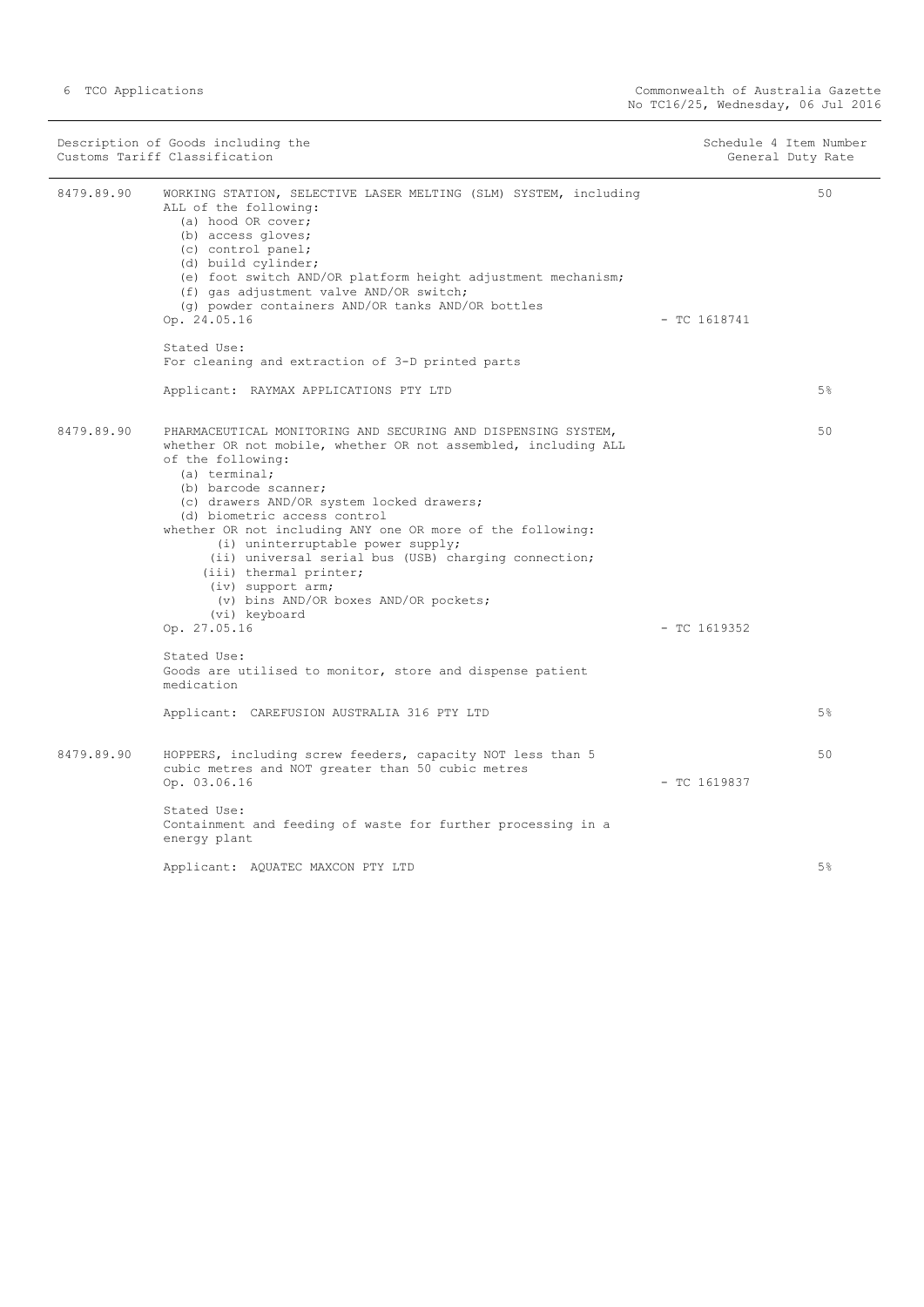÷,

| Description of Goods including the<br>Customs Tariff Classification |                                                                                                                                                                                                                                                                                                                                                                                                                                                                                                                                                                                                                        |                | Schedule 4 Item Number<br>General Duty Rate |
|---------------------------------------------------------------------|------------------------------------------------------------------------------------------------------------------------------------------------------------------------------------------------------------------------------------------------------------------------------------------------------------------------------------------------------------------------------------------------------------------------------------------------------------------------------------------------------------------------------------------------------------------------------------------------------------------------|----------------|---------------------------------------------|
| 8507.80.00                                                          | BATTERY ENERGY STORAGE SYSTEM, assembled AND/OR unassembled,<br>having ALL the following:<br>(a) charge AND temperature controls;<br>(b) stored energy monitor;<br>(c) dry weight greater than 3 450 kg;<br>(d) width greater than 2.1 m;<br>(e) length greater than 4.4 m;<br>(f) vanadium electrolyte storage tanks;<br>(g) power capacity NOT less than 8 kW peak and NOT greater<br>than 250 kW peak;<br>(h) stored energy capacity NOT less than 40 kWh and NOT<br>greater than 1 600 kWh,<br>with OR without ANY of the following:<br>$(i)$ steps;<br>(ii) platforms;<br>$(iii)$ fans;<br>(iv) electrolyte fluid |                | 50                                          |
|                                                                     | Op. 07.06.16<br>Stated Use:<br>To facilitate off grid electricity supplies using solar and<br>wind energy or work in conjunction with on grid electricity                                                                                                                                                                                                                                                                                                                                                                                                                                                              | $-$ TC 1619858 |                                             |
|                                                                     | supplies                                                                                                                                                                                                                                                                                                                                                                                                                                                                                                                                                                                                               |                | 5%                                          |
|                                                                     | Applicant: AUSTRALIAN VANADIUM LTD                                                                                                                                                                                                                                                                                                                                                                                                                                                                                                                                                                                     |                |                                             |
| 8516.79.00                                                          | FOOD AND PLATE WARMING DRAWERS, electric, including ALL of the<br>following:<br>(a) plate capacity NOT less than 14;<br>(b) telescopic draw runner;<br>(c) temperature range NOT greater than 80 C                                                                                                                                                                                                                                                                                                                                                                                                                     |                | 50                                          |
|                                                                     | Op. 02.06.16                                                                                                                                                                                                                                                                                                                                                                                                                                                                                                                                                                                                           | $-$ TC 1619707 |                                             |
|                                                                     | Stated Use:<br>Warming food and plates                                                                                                                                                                                                                                                                                                                                                                                                                                                                                                                                                                                 |                |                                             |
|                                                                     | Applicant: V-ZUG AUSTRALIA PTY LTD                                                                                                                                                                                                                                                                                                                                                                                                                                                                                                                                                                                     |                | 5%                                          |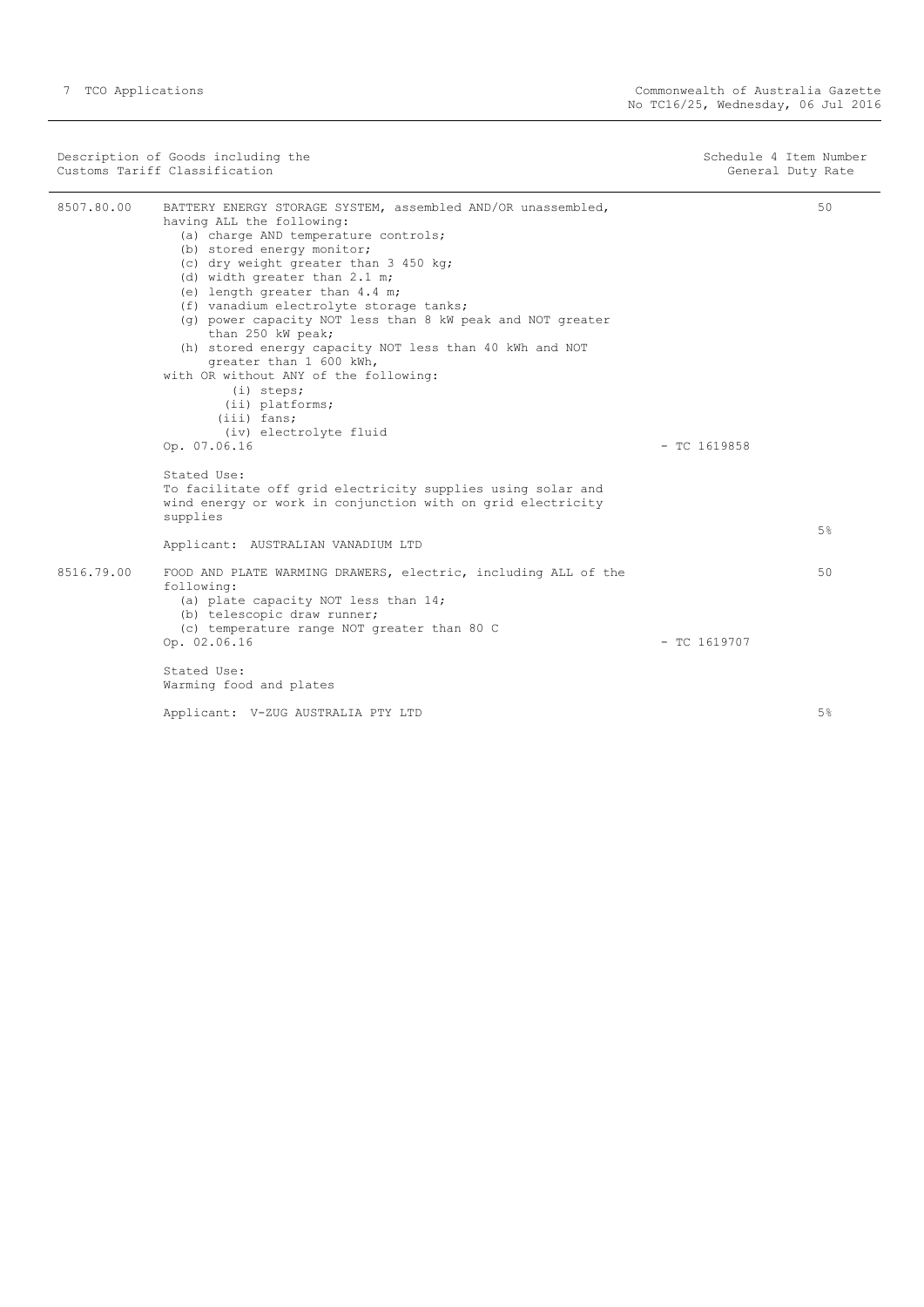#### **CUSTOMS ACT 1901**

#### <span id="page-7-0"></span>**NOTICE PURSUANT TO SECTION 269L(4B)(b) - PROPOSAL TO AMEND DESCRIPTION OF GOODS FOLLOWING AN OBJECTION SUBMISSION**

Amended description has been proposed for the Tariff Concession Order application shown in the following TABLE.

Australian manufacturers who consider that there are reasons why the Tariff Concession Order as proposed to be amended should not be made are invited to lodge a submission. Submissions must be lodged no later than 14 days after the publication of this Notice.

The operative date (Op.) and TC reference number follow the description of goods.

To assist local manufacturers, the use(s) to which the goods can be put follow the description of goods.

THE TABLE

Description of Goods including the Schedule 4 Item Number Schedule 4 Item Number Customs Tariff Classification

| 3920.20.00 | FILM, PRINTING, polypropylene, multi-layered, having shrinkage<br>in the machine direction NOT less than 10% and NOT greater than<br>19% |                | 50 |
|------------|------------------------------------------------------------------------------------------------------------------------------------------|----------------|----|
|            | Op. 02.03.16                                                                                                                             | $-$ TC 1608743 |    |
|            | Stated Use:<br>Manufacturing of labels                                                                                                   |                |    |

Applicant: LM GROUP (AUST) PTY LTD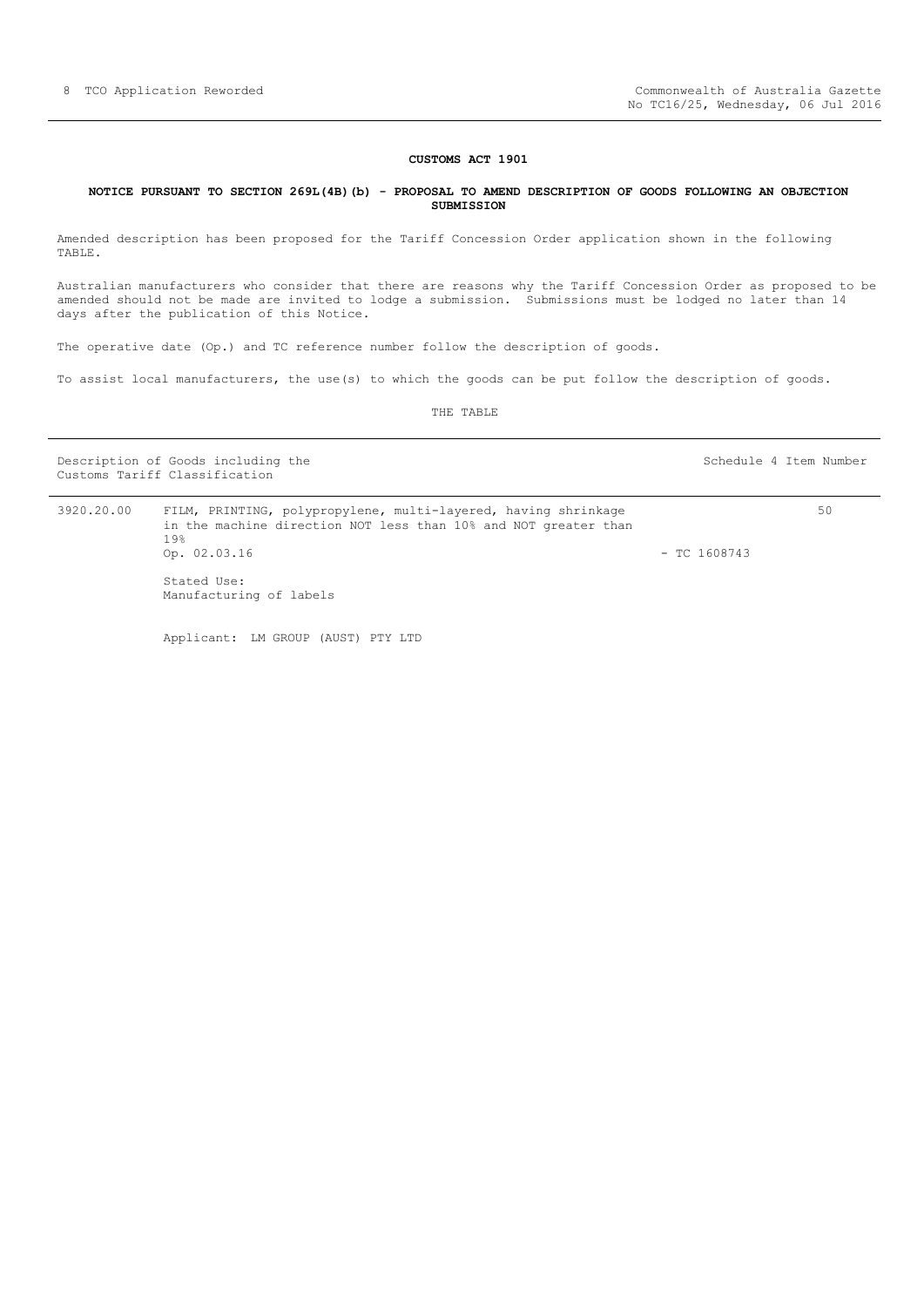## **CUSTOMS ACT 1901**

## **NOTICE PURSUANT TO SECTION 269R(1) - APPLICATIONS FOR TARIFF CONCESSION ORDERS REFUSED**

<span id="page-8-0"></span>Applications for Tariff Concession Orders for the goods described in the following TABLE have been refused.

THE TABLE

Description of Goods including the Schedule 4 Item Number (Schedule 4 Item Number Customs Tariff Classification

| 8428.90.00 | SELECTING AND SORTING AND STACKING AND RETRIEVAL MACHINES,<br>TIMBER, programmable logic controlled, having ALL of the<br>following:<br>(a) quiding rails;<br>(b) timber handling vacuum lifters;<br>(c) laser scanning;<br>(d) automated stacking;<br>(e) electric controls                                                             |                | 50 |
|------------|------------------------------------------------------------------------------------------------------------------------------------------------------------------------------------------------------------------------------------------------------------------------------------------------------------------------------------------|----------------|----|
|            | Op. 06.01.16<br>Reason for refusal:<br>Substitutable goods produced in Australia in the ordinary course<br>of business by Robotic Automation Pty Ltd, Newington, NSW                                                                                                                                                                     | $-$ TC 1600939 |    |
| 8708.70.91 | WHEELS, PASSENGER MOTOR VEHICLE, alloy, finished without wheel<br>stud holes<br>Op. 02.02.16<br>Reason for refusal:<br>Substitutable goods produced in Australia in the ordinary course<br>of business by Arrowcrest Group Pty Ltd T/A ROH Automotive,<br>Woodville North, SA and Dragway Performance Engineering,<br>Kinglake West, Vic | $-$ TC 1604326 | 50 |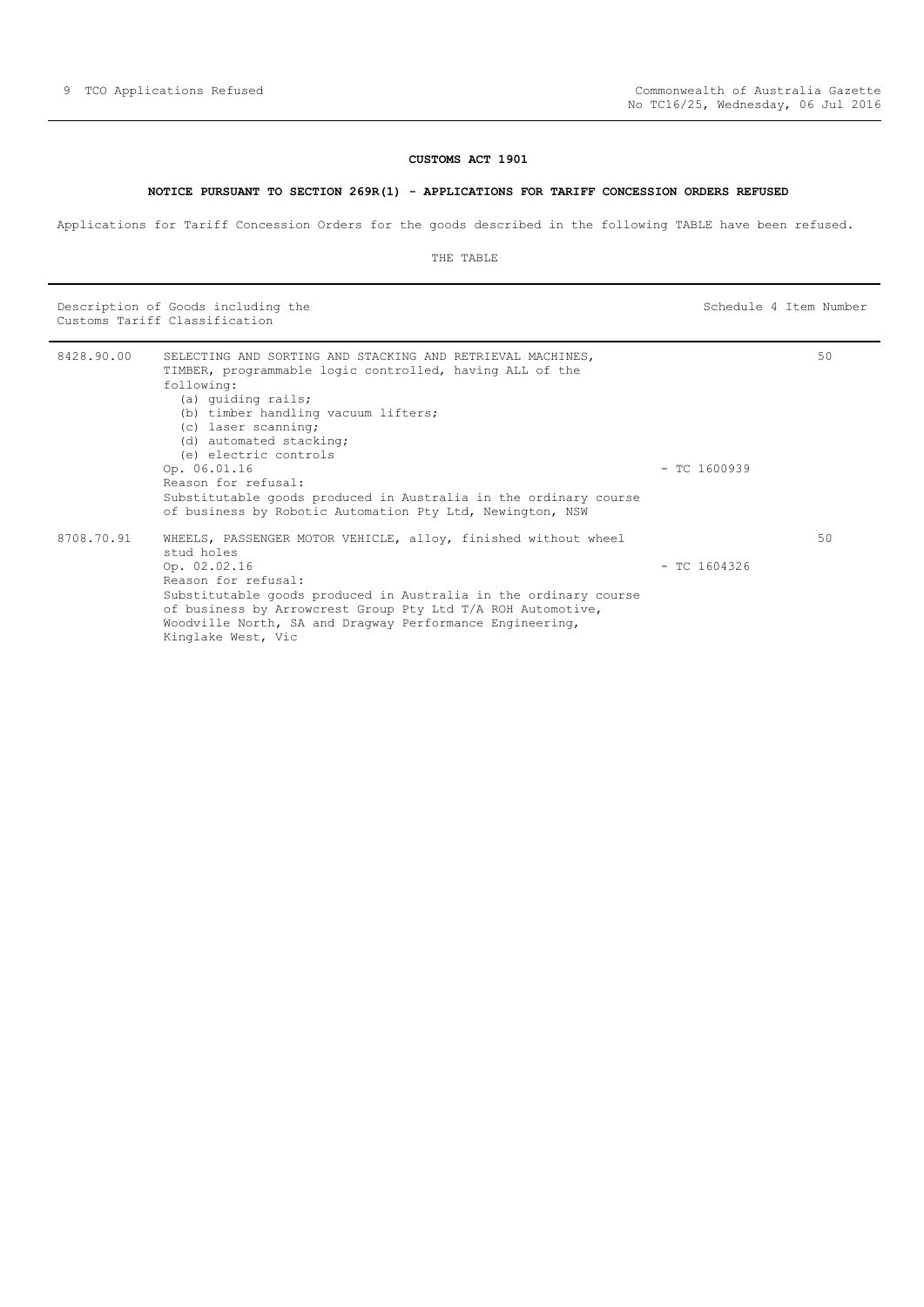# **CUSTOMS ACT 1901 - NOTICE PURSUANT TO SECTION 269R(1) - TARIFF CONCESSION ORDERS MADE**

<span id="page-9-0"></span>Tariff Concession Orders have been made for the goods described in the following TABLE.

The operative date (Op.) and TC reference No. follow the description of goods. Local manufacturers of substitutable goods may request the revocation of TCOs at any time.

|            | Description of Goods including the<br>Customs Tariff Classification                                                                                                                                                                                                                                                                                                                                                                                                                                                                                                           |                                 |                | Schedule 4 Item Number<br>Last Date of Effect<br>General Duty Rate |
|------------|-------------------------------------------------------------------------------------------------------------------------------------------------------------------------------------------------------------------------------------------------------------------------------------------------------------------------------------------------------------------------------------------------------------------------------------------------------------------------------------------------------------------------------------------------------------------------------|---------------------------------|----------------|--------------------------------------------------------------------|
| 7228.30.10 | BARS, STEEL, HIGH ALLOY, hot rolled, round, having BOTH the<br>following:<br>(a) sulphur content NOT exceeding 0.005%;<br>(b) phosphorus content NOT exceeding 0.010%<br>Op. 04.04.16                                                                                                                                                                                                                                                                                                                                                                                         | Dec. date 04.07.16              | $-$ TC 1612306 | 50                                                                 |
| 8302.49.00 | CLIPS, SINK MOUNTING, including a clip screw<br>Op. 04.04.16                                                                                                                                                                                                                                                                                                                                                                                                                                                                                                                  | Dec. date 04.07.16              | $-TC1612314$   | 50                                                                 |
| 8422.19.00 | KITCHENWARE AND/OR TABLEWARE WASHING MACHINES, under counter OR<br>pass through OR front loading OR rack conveying, one OR two OR<br>four cycle, having ALL of the following:<br>(a) rack chamber height NOT less than 205 mm and NOT greater<br>than $800$ mm;<br>(b) rack sizes NOT less than 400 mm x 400 mm and NOT greater<br>than 1 320 mm x 700 mm;<br>(c) width NOT less than 460 mm and NOT greater than 1 750 mm;<br>(d) depth NOT less than 520 mm and NOT greater than 1 600 mm;<br>(e) height NOT less than 700 mm and NOT greater than 1 930 mm<br>Op. 06.04.16 | Dec. date 04.07.16              | $-$ TC 1612840 | 50                                                                 |
| 8430.49.00 | TORQUE DRIVES, DOWNHOLE MILLING TOOLS, OIL AND/OR GAS WELL,<br>including ALL of the following:<br>(a) compensator;<br>(b) motor;<br>(c) transmission<br>Op. 04.04.16                                                                                                                                                                                                                                                                                                                                                                                                          | Dec. date 04.07.16 - TC 1612348 |                | 50                                                                 |
| 8481.30.00 | CHECK VALVES, conforming to ASME/ANSI B16.34:2013, including ALL<br>of the following:<br>(a) working pressure class 1 690;<br>(b) valve body AND bonnet consisting of EITHER the following:<br>(i) ASTM A182 forged grade F316 stainless steel;<br>(ii) ASTM A182 forged grade F22 alloy steel,<br>(c) valve size OR nominal diameter (DN) 15 OR 80<br>Op. 15.03.16                                                                                                                                                                                                           | Dec. date 04.07.16 - TC 1610534 |                | 50                                                                 |
| 8481.40.00 | VALVES, SAFETY OR RELIEF, steam, manual OR electric operation,<br>conforming to ASME/ANSI B16.34:2013, including ALL of the<br>following:<br>(a) working pressure class 300 OR 1 500;<br>(b) valve body AND bonnet consisting of EITHER of the<br>following:<br>(i) ASTM A217 grade WC6 alloy steel;<br>(ii) ASTM A217 grade WC9 alloy steel,<br>(c) inlet nominal diameter 50 OR 65<br>Op. 15.03.16                                                                                                                                                                          | Dec. date 04.07.16              | $-$ TC 1610535 | 50                                                                 |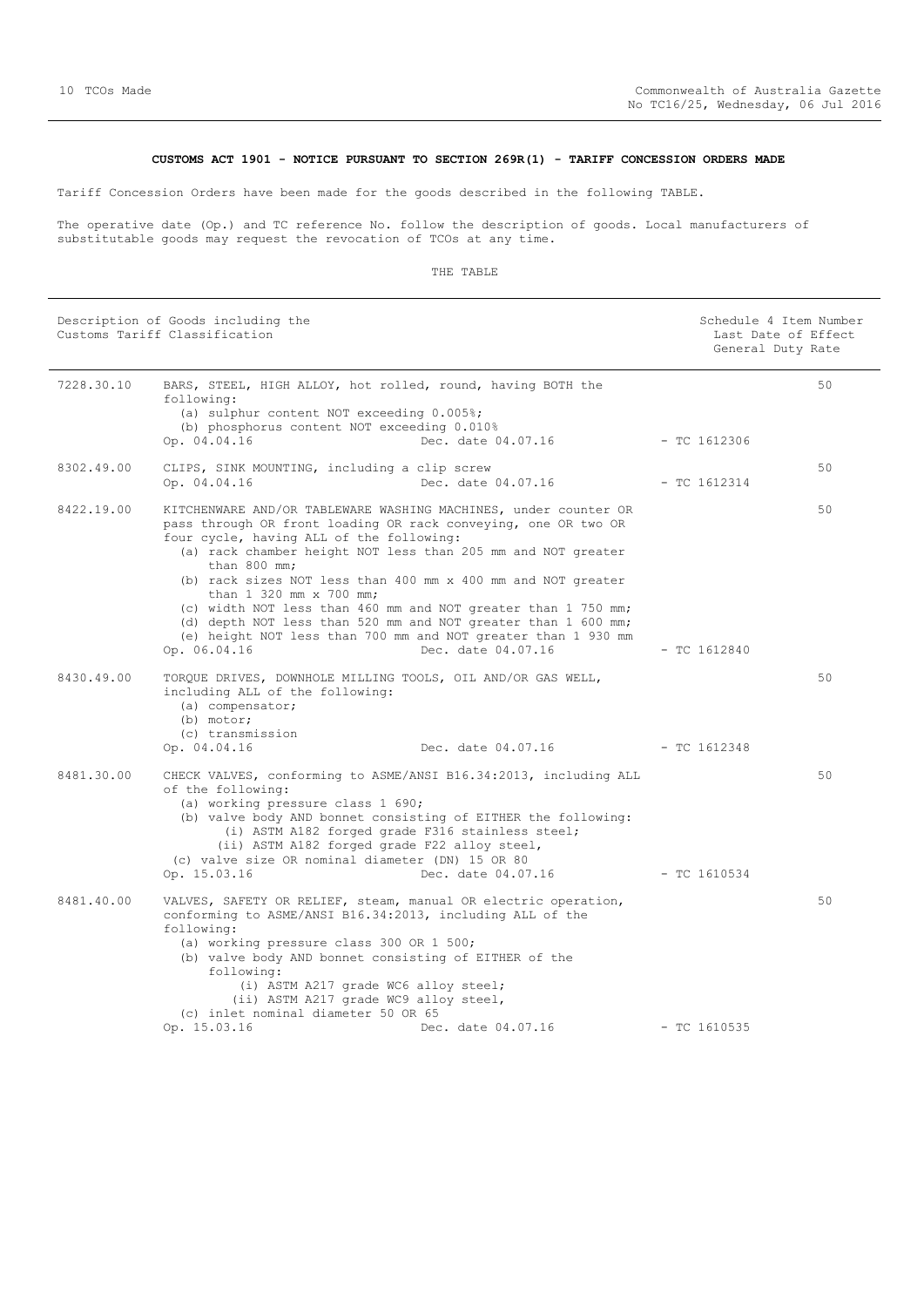Description of Goods including the Schedule 4 Item Number<br>
Customs Tariff Classification<br>
Schedule 4 Item Number<br>
Schedule 4 Item Number Customs Tariff Classification

General Duty Rate

| 8514.10.00 | VACUUM BRAZING FURNACE, programmable logic controlled, having    |                | 50 |
|------------|------------------------------------------------------------------|----------------|----|
|            | ALL of the following:                                            |                |    |
|            | (a) manual forklift loader;                                      |                |    |
|            | (b) loading trays;                                               |                |    |
|            | (c) loading baskets;                                             |                |    |
|            | (d) nitrogen buffer tank;                                        |                |    |
|            | (e) total heating power NOT less than 180 kW;                    |                |    |
|            | (f) dual wall furnace vessel with stainless steel heating        |                |    |
|            | chamber;                                                         |                |    |
|            | (q) oven dimensions NOT less than 900 mm $x$ 700 mm $x$ 1 200 mm |                |    |
|            | Op. 05.04.16<br>Dec. date 04.07.16                               | $-$ TC 1612566 |    |

# **CUSTOMS ACT 1901**

## **CANCELLATION OF THE INTENTION TO REVOKE**

<span id="page-10-0"></span>The intention to revoke the Tariff Concession Order for goods described in the following TABLE has been cancelled.

THE TABLE

Description of Goods including the Schedule 4 Item Number Customs Tariff Classification

50

3808.93.00 HERBICIDES, GROWTH REGULATOR, having a basis of trinexapac Op. 14.07.08 Dec. date 03.10.08 - TC 0818097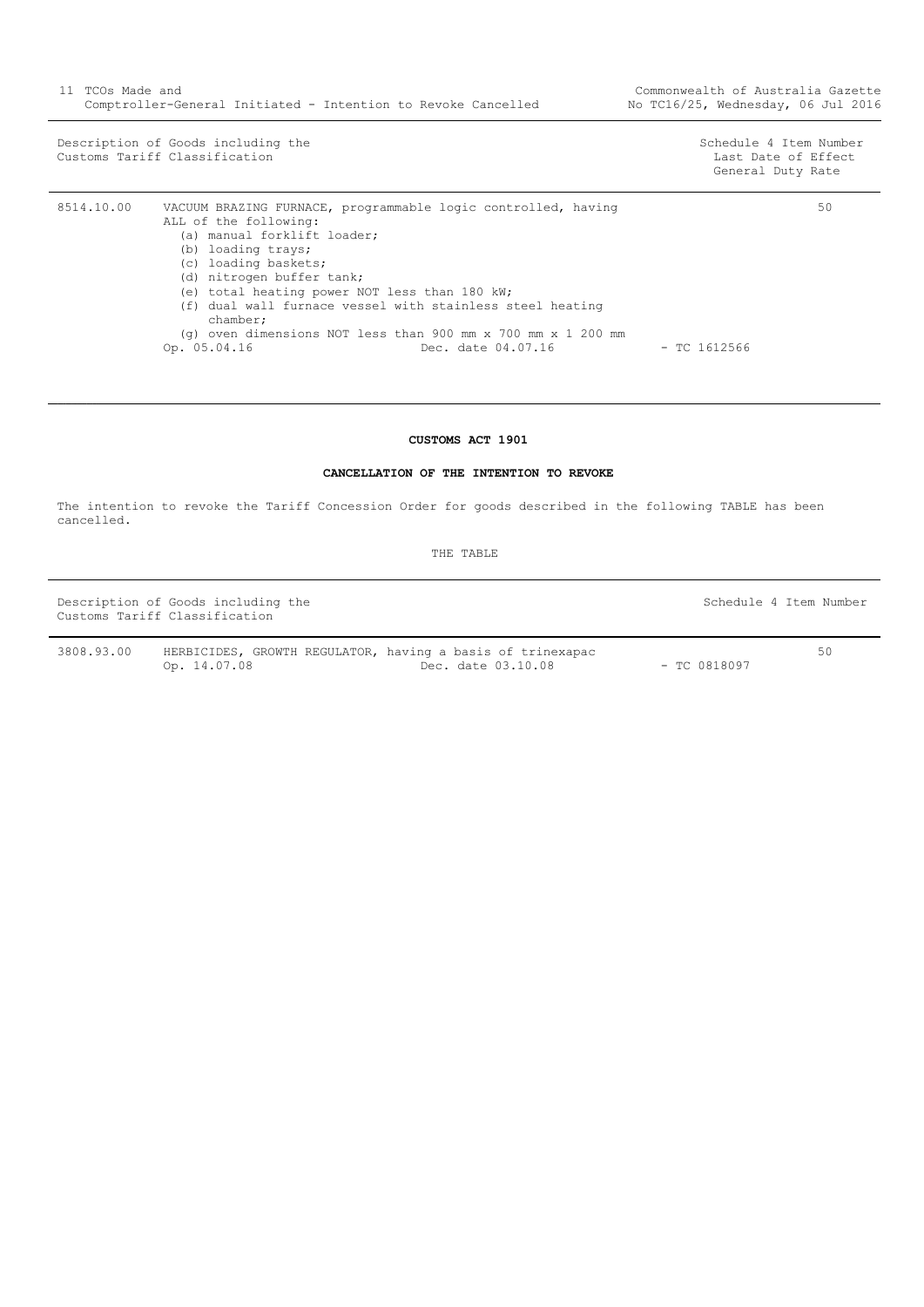#### <span id="page-11-0"></span>**NOTICE OF APPLICATIONS FOR REVIEW OF DECISIONS MADE UNDER PROVISIONS OF ADMINISTRATIVE APPEALS TRIBUNAL ACT 1975**

An application has been lodged with the Administrative Appeals Tribunal under section 29 of the Administrative Appeals Tribunal Act 1975 for a review of the decision of the Immigration and Border Protection in respect of the Tariff Concession Order for the goods described in the following TABLE.

The operative date (Op.) and TC reference number follow the description of goods.

The decision to be reviewed by the Administrative Appeals Tribunal is nominated following the description of goods.

Subject to the Administrative Appeals Tribunal Act 1975, any person whose interests are affected by the decision under review may apply in writing to the Tribunal to be made a party to the proceedings. Interested persons who do become a party to these proceedings may be able to present evidence and make submissions to the Tribunal and the matter could not be settled by consent without their agreement. The Administrative Appeals Tribunal reference number and location appear against the Tariff Concession.

THE TABLE

|            | Description of Goods including the<br>Customs Tariff Classification                                                                                                                                                                                                                                                                                                                                                                                                                          |                                                                                                                                                                                                                                                                                                                                             | Schedule 4 Item Number |                           |
|------------|----------------------------------------------------------------------------------------------------------------------------------------------------------------------------------------------------------------------------------------------------------------------------------------------------------------------------------------------------------------------------------------------------------------------------------------------------------------------------------------------|---------------------------------------------------------------------------------------------------------------------------------------------------------------------------------------------------------------------------------------------------------------------------------------------------------------------------------------------|------------------------|---------------------------|
| 8428.90.00 | FOODSTUFF BAG HANDLING LINE, programmable logic controlled,<br>including ALL of the following:<br>(a) bag placement four axis robot;<br>(b) mechanical AND/OR vacuum gripper;<br>(c) servo driven conveyor, incorporating encoded variable<br>speed controls;<br>(d) bag top AND/OR sides flattener;<br>(e) bag blower;<br>(f) bag positioning sensor;<br>$(q)$ maximum operating speed NOT less than 240 bags per minute<br>Op. 28.08.15<br>Comptroller-General of Customs Decision: REFUSE |                                                                                                                                                                                                                                                                                                                                             | $-$ TC 1533103         | 50                        |
|            | Applicant                                                                                                                                                                                                                                                                                                                                                                                                                                                                                    | Metro Motion Pty Ltd                                                                                                                                                                                                                                                                                                                        | AAT Ref<br>V2016 3081  | AAT Location<br>MELBOURNE |
|            | this notice                                                                                                                                                                                                                                                                                                                                                                                                                                                                                  | Under $ss.269SHA(3)$ , an application by a person affected by the<br>decision of the Comptroller-General of Customs in respect of this<br>TCO may apply (under ss.30(1A) of the Administrative Appeals<br>Tribunal Act 1975) to become a party joined to the proceedings<br>provided such application is made within 60 days of the date of |                        |                           |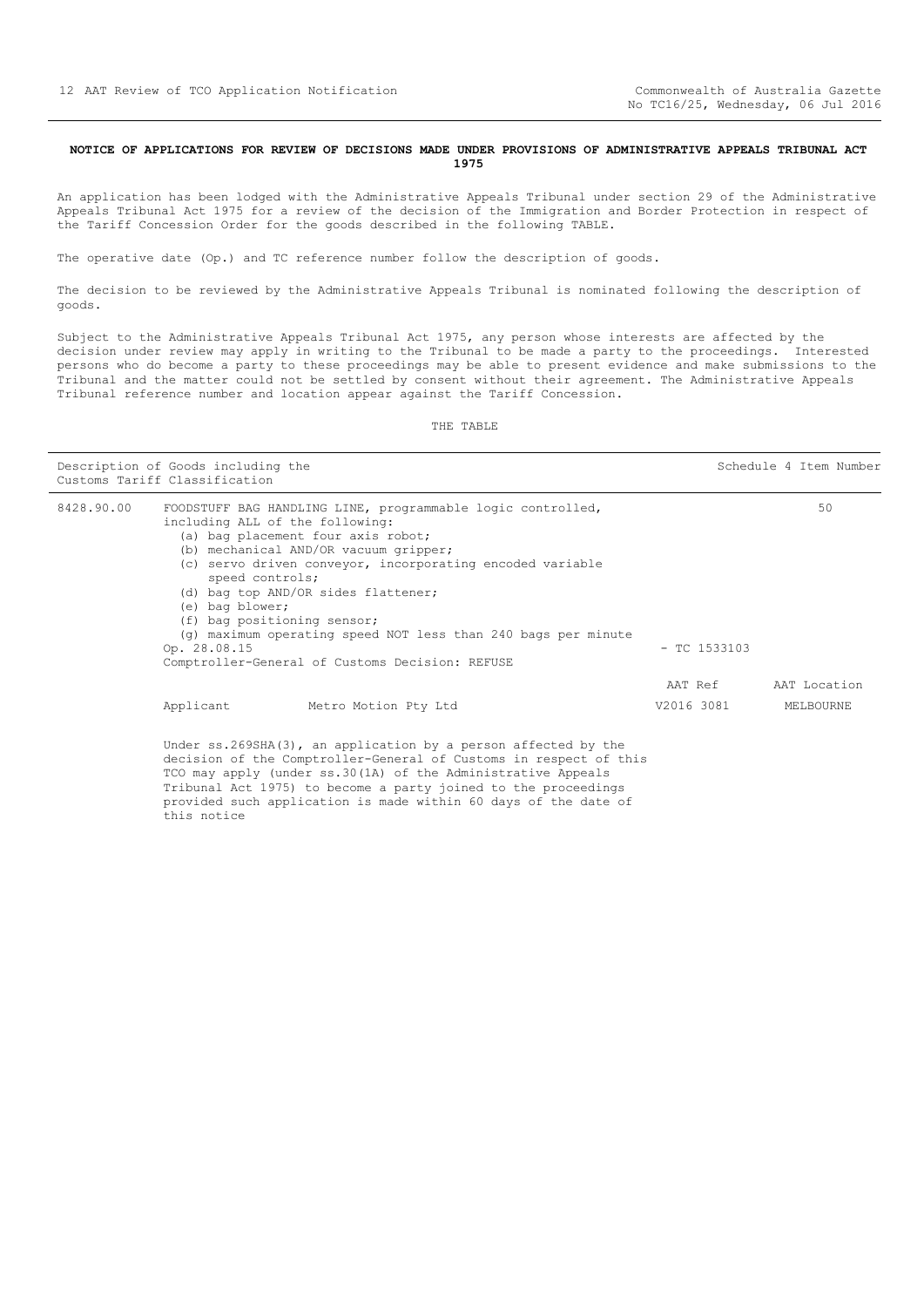#### <span id="page-12-0"></span>**COMMERCIAL TARIFF CONCESSION ORDERS (CTCOs) & TARIFF CONCESSION ORDERS (TCOs) NOT USED IN THE PREVIOUS 2 YEARS**

The Comptroller-General of Customs is satisfied that the CTCOs and TCOs listed in the table below are no longer required because, in the 2 years preceding the day of this notice, they have not been quoted in an import declaration to secure a concessional rate of duty.

From Thursday, 04 August 2016, it is intended to take action to revoke these Orders under subsection 269SD (1A) of the Customs Act 1901. In accordance with subsection 269SG(2) of the Customs Act 1901, in transit provisions shall apply. If revoked, the expected date of effect will be 03 August 2016.

Interested parties are invited to provide, by close of business, Wednesday 03 August 2016, written reasons why an Order should NOT be revoked.

Please advise if any of the Orders listed below have been quoted on an import declaration.

Classification Description Concession Number

If a request is made to retain an Order used for the granting of a Determination, please specify the Determination and the linked Item number to enable mapping to the Order and its scope.

Contact: Email tarcon@border.gov.au, phone 02 6275 6475

Tariff

#### THE TABLE

| 3901.30    | ETHYLENE VINYL ACETATE COPOLYMER, with vinyl acetate content<br>between 10.7% - 13.3% (both inclusive), and melt flow index<br>between 2-3 q/10 min (both inclusive)<br>Op. 24.03.92<br>Dec. date 18.06.92                                                                                                                                                                                                                      | $-$ TC 9203509 |  |
|------------|---------------------------------------------------------------------------------------------------------------------------------------------------------------------------------------------------------------------------------------------------------------------------------------------------------------------------------------------------------------------------------------------------------------------------------|----------------|--|
| 3901.30.00 | ETHYLENE VINYL ACETATE CO-POLYMER, having a vinyl acetate content<br>within the range 25.5% - 29.5% (both inclusive) and a melt flow<br>index within the range 5.7 to 8.3 $q/10$ min (both inclusive)<br>Dec. date 30.07.93<br>Op. 23.04.93                                                                                                                                                                                     | $-$ TC 9305381 |  |
| 3901.30.00 | ETHYLENE VINYL ACETATE COPOLYMER, in solid form, (granules) having<br>ALL of the following:<br>(a) vinyl acetate content of NOT less than 8% and NOT exceeding<br>$10\%$ ;<br>(b) a melt flow rate of NOT less than $0.5$ and NOT exceeding 2 $q/10$<br>min calculated in accordance with ISO 1133 test method<br>Dec. date 26.11.93<br>Op. 19.08.93                                                                            | $-$ TC 9307492 |  |
| 3909.50.10 | AROMATIC POLYESTER URETHANE ACRYLIC COPOLYMER DISPERSION, having a<br>solids content between 32 and 34 per cent by weight and a monomer<br>ratio of urethane to acrylic being 1:1<br>Dec. date 30.04.93<br>Op. 29.01.93                                                                                                                                                                                                         | $-$ TC 9308123 |  |
| 3917.29    | TUBES, vulcanised fibre<br>Op. 09.04.92<br>Dec. date 26.06.92                                                                                                                                                                                                                                                                                                                                                                   | $-$ TC 9203860 |  |
| 3917.39.90 | HOSE, sewer, thermoplastic, having ALL of the following:<br>(a) NOT less than 150 metres in length;<br>(b) maximum working pressure 138 BAR;<br>(c) minimum burst pressure 344 BAR;<br>(d) inner tube of polyolefin with single high tensile polyester<br>braid reinforcement and outer of polyether-urethane;<br>(e) bending radius of 150 mm;<br>(f) weighing 0.59 kg per metre or less<br>Op. 22.09.93<br>Dec. date 07.01.94 | $-$ TC 9310291 |  |
| 3919.10.00 | MASKING TAPE, adhesive polyvinyl chloride, lithographic, opaque to<br>actinic light, transparent to optical light in widths from 6 mm to<br>25 mm<br>Op. 12.01.93<br>Dec. date 16.04.93                                                                                                                                                                                                                                         | $-$ TC 9300960 |  |
| 3919.90    | POLYPROPYLENE PLANAR FORMS, in rolls, monoaxially oriented,<br>tensilized, having ALL of the following:                                                                                                                                                                                                                                                                                                                         |                |  |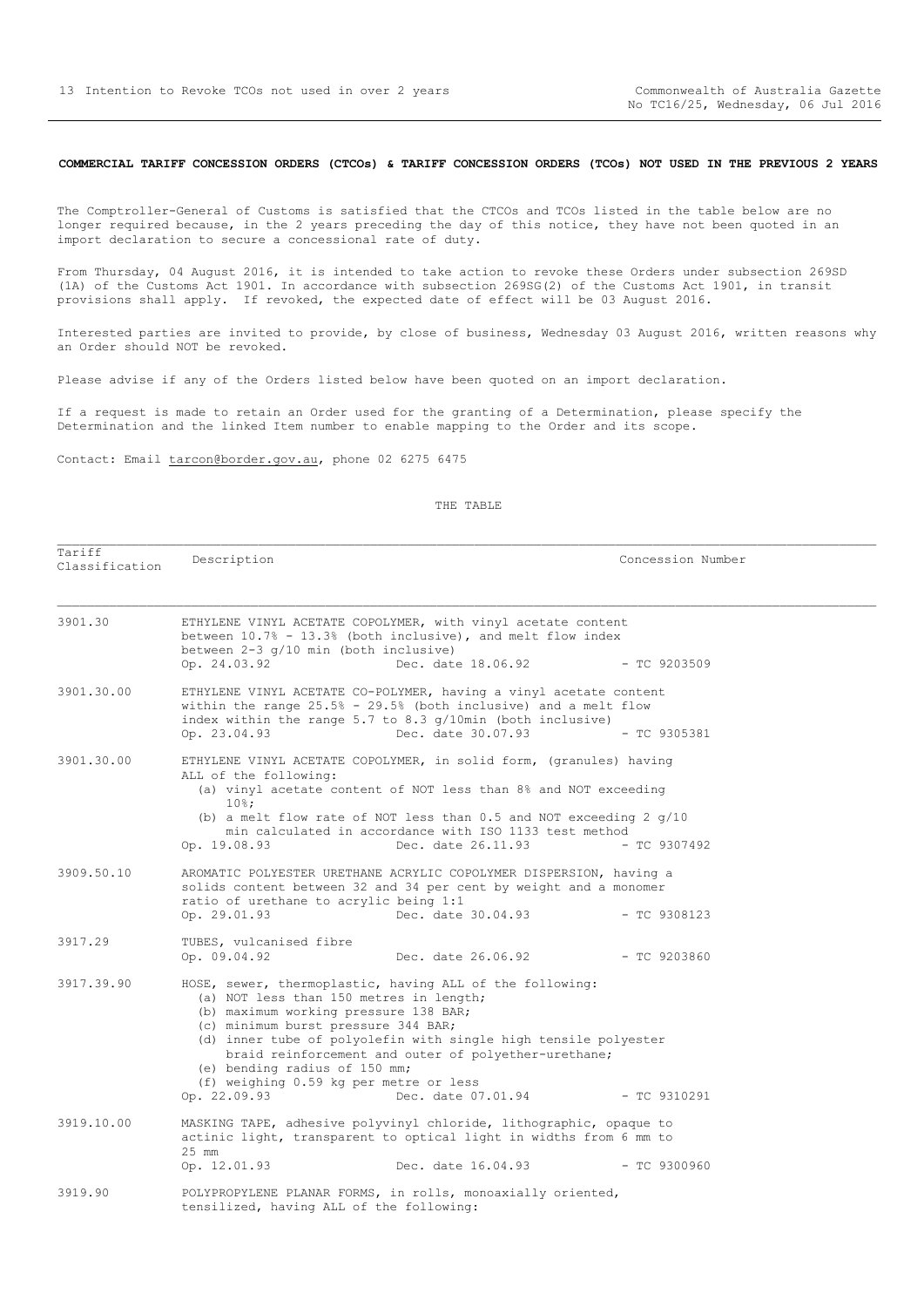|            | (a) film thickness exceeding 0.070 mm;<br>(b) tensile strength in excess of 650N/25 mm;<br>(c) adhesion in excess of 9N/25 mm;<br>(d) width in excess of 1 220 mm;<br>(e) length in excess of 1 500 m<br>Op. 01.06.92<br>Dec. date 01.10.92 - TC 9205117                                                                              |
|------------|---------------------------------------------------------------------------------------------------------------------------------------------------------------------------------------------------------------------------------------------------------------------------------------------------------------------------------------|
| 3919.90.00 | STYRENE BACKING MATERIAL, lampshade, pressure sensitive adhesive<br>coated, with release paper and in rolls with a width exceeding                                                                                                                                                                                                    |
|            | 1200mm<br>Op. 31.08.94<br>Dec. date 09.12.94<br>$-$ TC 9407307                                                                                                                                                                                                                                                                        |
| 3919.90.00 | STRIPS, FILING, self adhesive, with pre-punched holes<br>Op. 07.08.95<br>Dec. date 03.11.95<br>$-$ TC 9509467                                                                                                                                                                                                                         |
| 3920.20.00 | POLYPROPYLENE FILM, in rolls, having a pigment layer on one side<br>with BOTH of the following:<br>(a) colour yellow, cyan, magenta or black;<br>(b) with binders consisting predominantly of all of ethylene-<br>vinyl acetate copolymer, nitrocellulose and polyethylene<br>Op. 02.07.93<br>Dec. date 08.10.93<br>- TC 9304771      |
| 3920.30.00 | BIAXIALLY ORIENTED POLYSTYRENE FILM 23, 25, 30 and 50 micron<br>Op. 18.04.94<br>Dec. date 22.07.94<br>$-$ TC 9404185                                                                                                                                                                                                                  |
| 3920.62.00 | POLYETHYLENE TEREPHTHALATE FILM, having ALL of the following:<br>(a) polyvinylidene chloride coating;<br>(b) polyethylene backing;<br>(c) width NOT greater than 350 mm<br>Dec. date 29.05.09<br>$-$ TC 0909027<br>Op. 17.03.09                                                                                                       |
| 3920.62.00 | STRAP, polyester, of a width ranging from 8.62 mm to 12.7 mm (both<br>inclusive), thickness ranging from $0.45$ mm to $0.73$ mm (both<br>inclusive), breakstrength ranging from 1.780 kN to 3.700 kN (both<br>inclusive) and elongation ranging from 5% to 25% (both inclusive)<br>Op. 23.11.93<br>Dec. date 11.03.94<br>- TC 9313336 |
| 3920.69.00 | POLYESTER SCRIM, LAID AND BONDED, thermoplastic-coated yarn,<br>having BOTH of the following:<br>(a) NOT greater than 2 x 2 yarns/cm;<br>(b) weight NOT greater than 12 gsm (yarn plus coating)<br>Op. 16.09.05<br>Dec. date 05.12.05<br>$-$ TC 0512088                                                                               |
| 3920.99.00 | MEMBRANE FILM, TWO LAYER, BREATHABLE, having BOTH of the<br>following:<br>(a) NOT less than 55% polytetrafluoroethylene<br>$(PTFE)$ ;<br>(b) thickness NOT less than 30 microns and NOT greater<br>than 40 microns<br>Op. 20.06.08<br>Dec. date 08.09.08<br>$-$ TC 0813995                                                            |
| 3920.99.00 | FILM, THERMOPLASTIC, polyphenylene sulphide (PPS)<br>Op. 26.05.98<br>Dec. date 31.07.98<br>$-$ TC 9804430                                                                                                                                                                                                                             |
| 3921.12.00 | POLYVINYL CHLORIDE (PVC) FOAM, rigid planar form, NOT further worked<br>than trimmed or cut to a rectanglar shape having a thickness NOT<br>less than 40 mm                                                                                                                                                                           |
|            | Op. 21.01.98<br>Dec. date 22.06.98<br>$-$ TC 9805319                                                                                                                                                                                                                                                                                  |
| 3921.90.90 | SHEETS, VEHICLE HEADLINER SUBSTRATE, consisting of glass fibre<br>polypropylene core and having ALL of the following:<br>(a) scrim fabric;<br>(b) barrier film;<br>(c) adhesive film<br>Op. 22.03.10<br>Dec. date 11.06.10<br>$-$ TC 1014113                                                                                          |
| 3921.90.90 | PANELS, being laminates, having BOTH of the following:<br>(a) acrylic polyurethane resin outer;<br>(b) flame retardant fibrous core                                                                                                                                                                                                   |
|            | Op. 25.05.11<br>Dec. date 22.08.11<br>$-$ TC 1116443                                                                                                                                                                                                                                                                                  |
| 3921.90.90 | TAPES, garment seam sealing, with a carrier layer of polyurethane<br>elastomer, and a heat seal adhesive coating<br>$-$ TC 9308986<br>Op. 30.03.93<br>Dec. date 13.07.93                                                                                                                                                              |
| 3923.10.00 | BOXES, ISOTHERMAL, having ALL of the following:<br>(a) rigid polyurethane and polyisocyanurate foam construction;                                                                                                                                                                                                                     |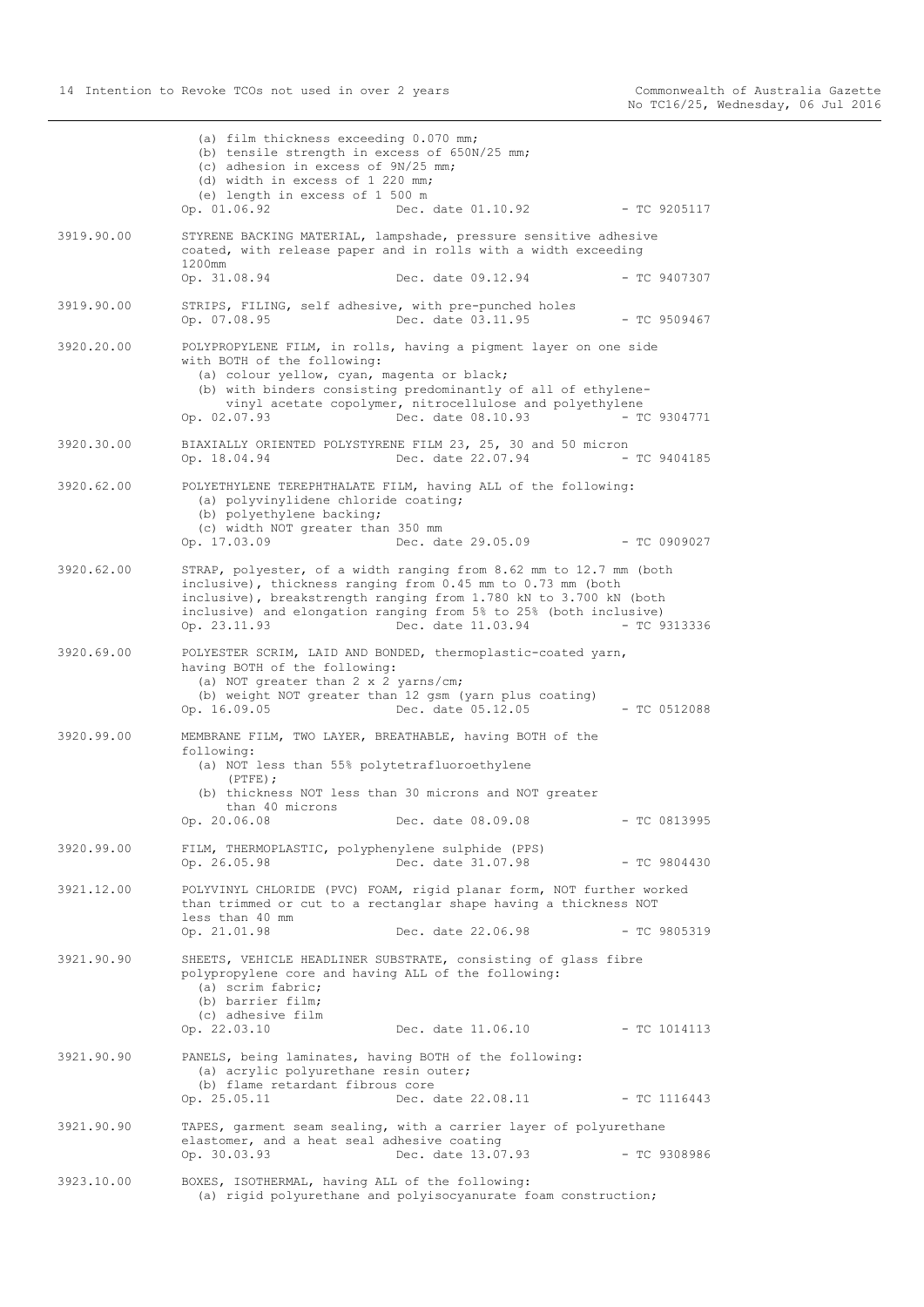|            | (b) faced with aluminium foil and backed with paper;<br>(c) cardboard packaging having ALL of the following:<br>(i) double grooved cardboard;<br>(ii) rigid cooling element trays;                                                                                  |                                                                                                                                                                                                                       |                |
|------------|---------------------------------------------------------------------------------------------------------------------------------------------------------------------------------------------------------------------------------------------------------------------|-----------------------------------------------------------------------------------------------------------------------------------------------------------------------------------------------------------------------|----------------|
|            | (iii) gel packs<br>Op. 06.03.07                                                                                                                                                                                                                                     | Dec. date 06.07.07                                                                                                                                                                                                    | $-TC$ 0703580  |
| 3924.10.00 | incorporating a rubber strap                                                                                                                                                                                                                                        | TABLEWARE AND/OR KITCHENWARE, being plastic onion storers,                                                                                                                                                            |                |
|            | Op. 02.09.11                                                                                                                                                                                                                                                        | Dec. date 28.11.11 - TC 1130498                                                                                                                                                                                       |                |
| 3924.90.00 | following:<br>(a) NOT less than five dividers<br>(b) overall length NOT greater than 850 cm<br>Op. 06.10.11                                                                                                                                                         | STORAGE ORGANISERS, SHOE, plastic, with lid, having BOTH of the<br>Dec. date 04.01.12                                                                                                                                 | $-$ TC 1133805 |
| 3925.20.00 | WINDOWS, AQUARIUM, polymethyl methacrylate, transparent<br>Op. 30.08.06                                                                                                                                                                                             | Dec. date 17.11.06                                                                                                                                                                                                    | $-$ TC 0616334 |
| 3925.90.00 | CURTAIN SUPPORT FRAME/GUIDES, cornice, valance<br>Op. 09.06.93                                                                                                                                                                                                      | Dec. date 24.09.93                                                                                                                                                                                                    | $-$ TC 9304416 |
| 3926.90.90 | HANDLE ASSEMBLIES, having ALL of the following:<br>(a) bakelite handle;<br>(b) aluminium heat shield;<br>(c) aluminium stud<br>Op. 19.01.01                                                                                                                         | Dec. date 30.03.01                                                                                                                                                                                                    | $-$ TC 0100582 |
| 3926.90.90 | CYLINDERS, COMPRESSED NATURAL GAS, MOTOR VEHICLE<br>Op. 23.06.06                                                                                                                                                                                                    | Dec. date 15.09.06                                                                                                                                                                                                    | $-$ TC 0610758 |
| 3926.90.90 | UROSTOMY APPLIANCES, being ANY of the following:<br>(a) condom inserts;<br>(b) thumb clamps;<br>(c) tubing connectors;<br>(d) adaptors;<br>(e) fistula vaginal urine collectors<br>Op. 01.01.07                                                                     | Dec. date 07.11.06                                                                                                                                                                                                    | - TC 0614754   |
| 3926.90.90 | FRICTION REDUCERS, OIL AND GAS WELL, comprising ALL<br>of the following:<br>(a) protectors;<br>(b) pipe sleeves;<br>(c) clamps<br>Op. 11.04.08                                                                                                                      | Dec. date 04.07.08                                                                                                                                                                                                    | $-$ TC 0803243 |
| 3926.90.90 | GEL NAILS KIT, comprising ALL of the following:<br>$(a)$ glue;<br>(b) gel overlay;<br>(c) gel activator;<br>(d) gel brush cleaner;<br>(e) gel tip bender;<br>(f) nail shaper;<br>(g) cuticle pusher;<br>(h) artificial nail tips;<br>(i) nail brush<br>Op. 22.10.09 | Dec. date 04.01.10                                                                                                                                                                                                    | $-$ TC 0939743 |
| 3926.90.90 | HANDLE ASSEMBLIES, having ALL of the following:<br>(a) bakelite handle;<br>(b) aluminium heat shield;<br>(c) aluminium stud<br>Op. 19.01.01                                                                                                                         | Dec. date 30.03.01                                                                                                                                                                                                    | $-$ TC 0100582 |
| 3926.90.90 | characteristics:<br>windscreen;<br>but not of glass;<br>(c) mirrored surface not exceeding 12cm x 6cm<br>Op. 18.06.93                                                                                                                                               | REARVIEW MIRRORS, swivelling, having ALL of the following<br>(a) suction cap to allow mirror to be attached to the vehicle's<br>(b) convex mirror element of reflective plastic film or similar<br>Dec. date 24.09.93 | $-$ TC 9304577 |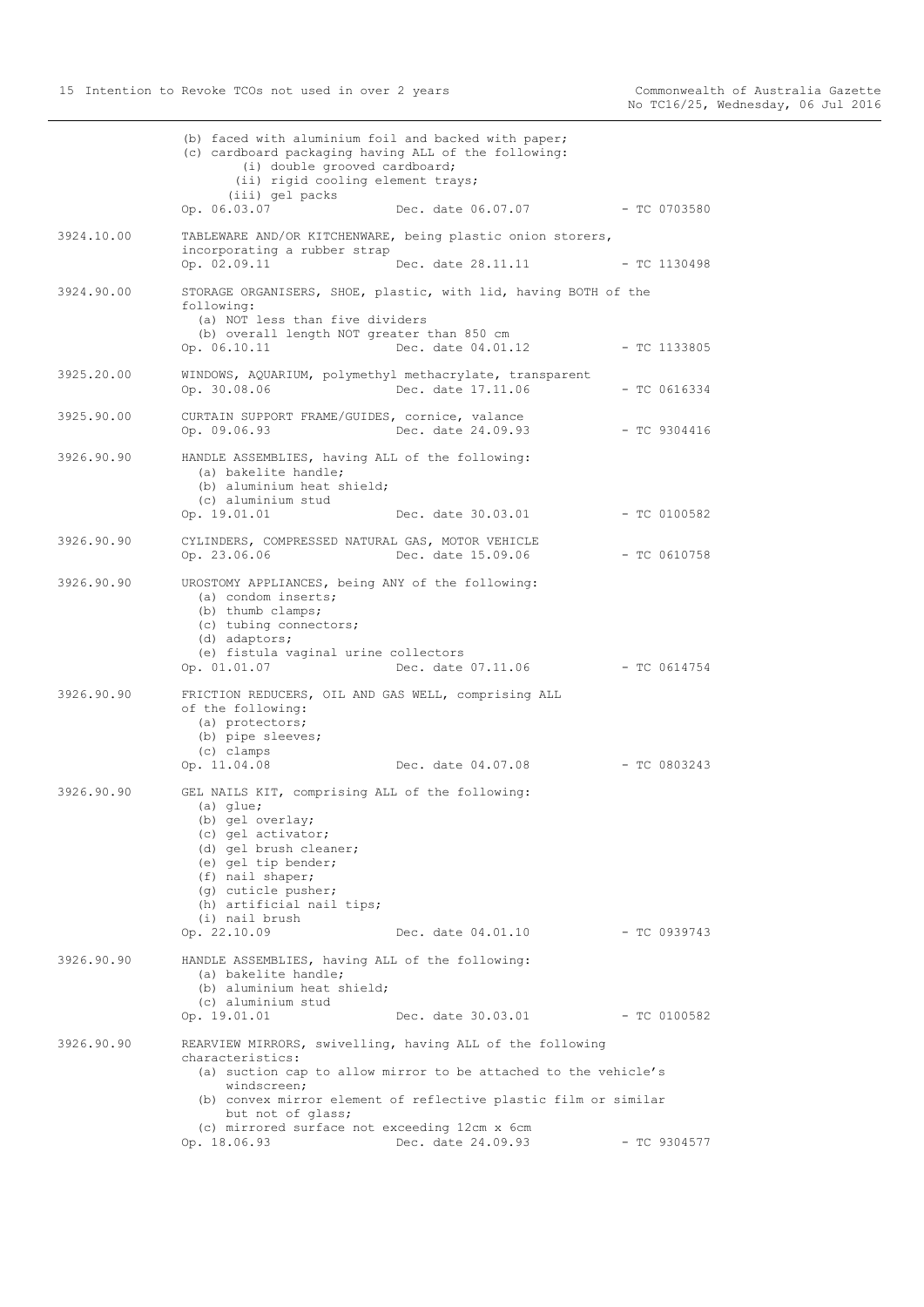| 3926.90.90 | having dimensions as follows:<br>(a) length $327$ mm $+/$ - $5\%$ ;<br>(b) maximum diameter 83 mm $+/- 10$ %<br>Op. 28.10.93                                                                                                     | CONES, squeezing, with friction retaining collar and spiral flutes,<br>Dec. date 04.02.94                                                                                                                                                                                | - TC 9312628   |
|------------|----------------------------------------------------------------------------------------------------------------------------------------------------------------------------------------------------------------------------------|--------------------------------------------------------------------------------------------------------------------------------------------------------------------------------------------------------------------------------------------------------------------------|----------------|
| 3926.90.90 | FONTS, religious, holy water<br>Op. 07.06.94                                                                                                                                                                                     | Dec. date 09.09.94                                                                                                                                                                                                                                                       | $-$ TC 9405042 |
| 3926.90.90 | CO-POLYMER LAMINATES:<br>resins;<br>materials;<br>(c) in sheet form or multiple layers (pouches);<br>(d) with hologram and/or UV-printing;<br>infra-red security materials;<br>(f) thickness 100 micron and over<br>Op. 28.09.94 | (a) made from variable ratios of polyester and polyethelene<br>(b) bonded with heat activated coatings specifically made to<br>adhere to printed, photographic and instant photographic<br>(e) with or without over printed with magnetic strip or<br>Dec. date 01.02.95 | $-$ TC 9407885 |
| 3926.90.90 | fluoroelastomer, having ALL of the following:<br>(a) molybdenum disulfide impregnated;<br>$(b)$ 122 cm max diam;<br>(c) hardness 85 shore A OR 95 shore A;<br>(d) capable of operating up to 103,000 KPa<br>Op. 28.12.95         | SEALS, ROD AND PISTON, polymer, fluoroelastomer OR teflon<br>Dec. date 21.05.96                                                                                                                                                                                          | - TC 9600969   |
| 3926.90.90 | $(a) 600$ mm width;<br>$(b)$ 900 mm length;<br>(c) 25 mm - 35 mm thickness (both inclusive);<br>(d) slot opening<br>Op. 12.01.96                                                                                                 | FLOORING PANELS, POLYPROPYLENE having ALL of the following:<br>Dec. date 19.04.96                                                                                                                                                                                        | $-$ TC 9601570 |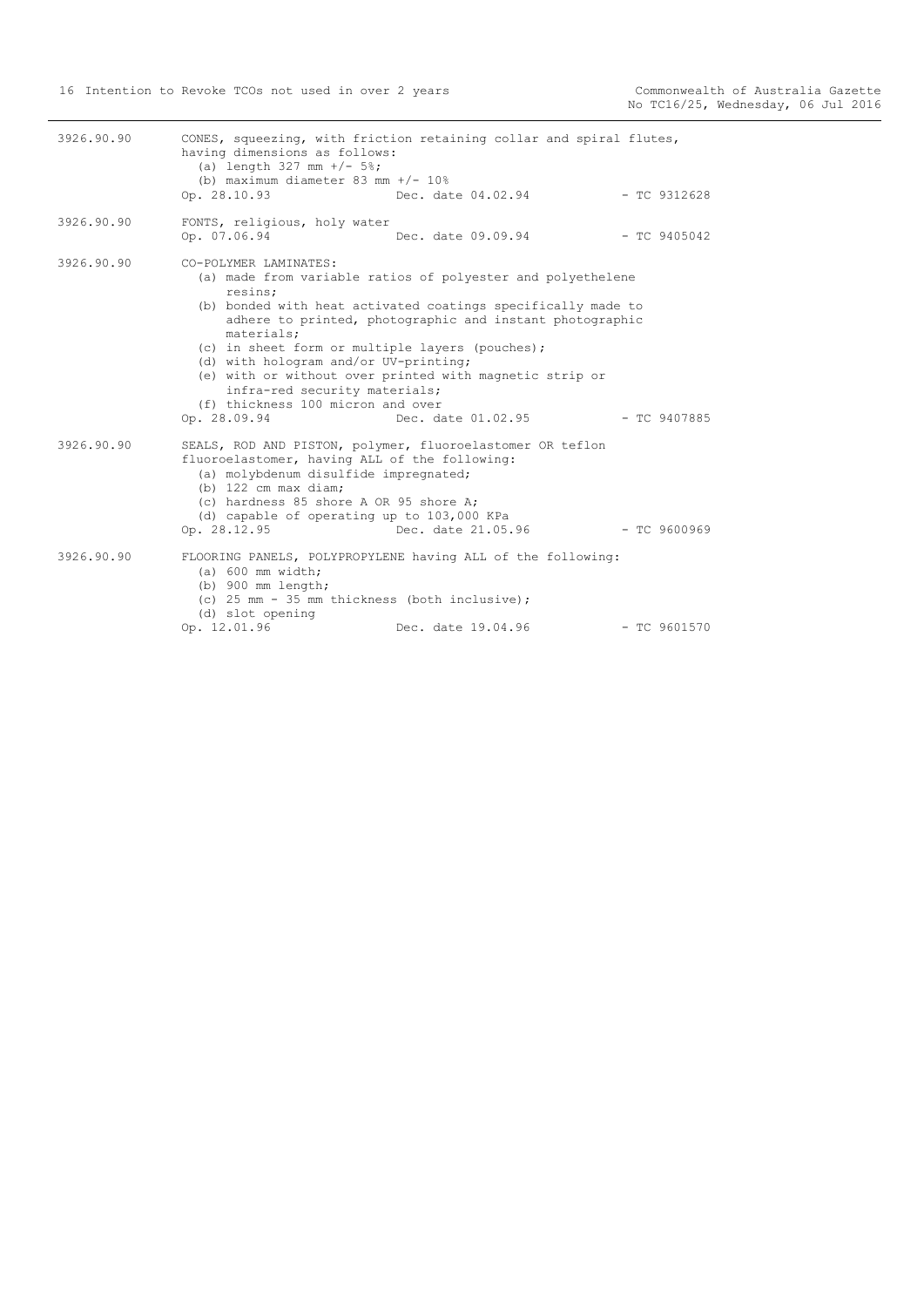#### <span id="page-16-0"></span>**TARIFF QUOTAS – CHEESE AND CURD QUOTA ALLOCATIONS - TARIFF QUOTA HOLDERS 01 JULY 2016 TO 30 JULY 2017**

GENERAL INFORMATION

This Gazette contains a table in Part 1 specifying details of quota categories relevant to quota entitlements outlined in Part 2.

Enquiries concerning any information published within this Gazette should be directed to Tariff Concession Administration, Customs Compliance Branch, Australian Border Force, 5 Constitution Avenue, City, ACT, 2601.

PART 1

NOTICE OF MAKING A DETERMINATION UNDER PART XVI OF THE CUSTOMS ACT (1901)

In pursuance of Section 273B of the Customs Act (1901), notice is hereby given that Determination Number 1,000,743 was made in relation to Item 55 in Part III of Schedule 4 to the Customs Tariff Act (1995), and subject to any conditions set out hereunder, that Determination applies to goods that are:

(1) specified in the Table hereunder;

(2) classified under a subheading of Schedule 3 to the Customs Tariff Act (1995), specified in Item 55 in Part III of Schedule 4 to the Customs Tariff Act (1995);

(3) entered for home consumption not earlier than 01 July 2016 and not later than 30 June 2017 by the person specified in that Determination, as shown in Part 2; and

(4) in total, not in excess of such quantity or such value as is specified in that Determination, as shown in Part 2.

#### Condition

The application of item 55 in Part III of Schedule 4 to the *Customs Tariff Act 1995* is subject to the condition that the Treatment Code that identifies item 55 is included in the entry for home consumption at the time at which the goods to which item 55 applies (as set out in this determination) are entered for home consumption.

|  |  | THE TABLE - BASE QUOTA ALLOCATIONS - CATEGORY INFORMATION |  |  |
|--|--|-----------------------------------------------------------|--|--|
|  |  |                                                           |  |  |

| OUOTA<br>CATEGORY | OUOTA<br>CEILING | OUANTITY<br>(KG)<br>ALLOCATED | FINAL<br>FACTOR<br>昙 | NUMBER<br>OF OUOTA<br>HOLDERS | UNIT<br>OUANTITY | OUOTA<br>ITEM<br>NUMBER | OUOTA<br>DESCRIPTION |
|-------------------|------------------|-------------------------------|----------------------|-------------------------------|------------------|-------------------------|----------------------|
| 311               | 11,500,000       | 11,500,000                    | 0.504765<br>0671     | 39                            | Kilograms 61A    |                         | Cheese and Curd      |

#### PART 2

| CAT<br>CODE | OUOTA HOLDERS LEGAL NAME         | OUOTA HOLDERS ADDRESS |      |      | OUANTITY KG |
|-------------|----------------------------------|-----------------------|------|------|-------------|
| 311         | MR. A, E & F NASRALLA            | GREENVALE             | VIC. | 3059 | 1,040       |
| 311         | AROUILLA BULK TRADING CO PTY LTD | CAMPERDOWN            | NSW  | 1450 | 6,881       |
| 311         | BON FOOD PTY LTD                 | NORTHLAND             | VIC. | 3072 | 93,716      |
| 311         | CALENDAR CHEESE CO. PTY LTD      | PORT MELBOURNE        | VIC. | 3207 | 379,466     |
| 311         | CAMPANIA OLIVE OIL CO. PTY LTD   | THOMASTOWN            | VIC. | 3074 | 29,613      |
| 311         | CANTARELLA BROS PTY LTD          | SILVERWATER           | NSW  | 1811 | 1,835,938   |
| 311         | DCG ENTERPRISES PTY LTD          | KEMPS CREEK           | NSW  | 2178 | 5,549       |
| 311         | DEL RE NOMINEES PTY LTD          | DONCASTER EAST        | VIC. | 3109 | 1,083,350   |
| 311         | DELTA SALES PTY LTD              | BRUNSWICK             | VIC  | 3056 | 639,883     |